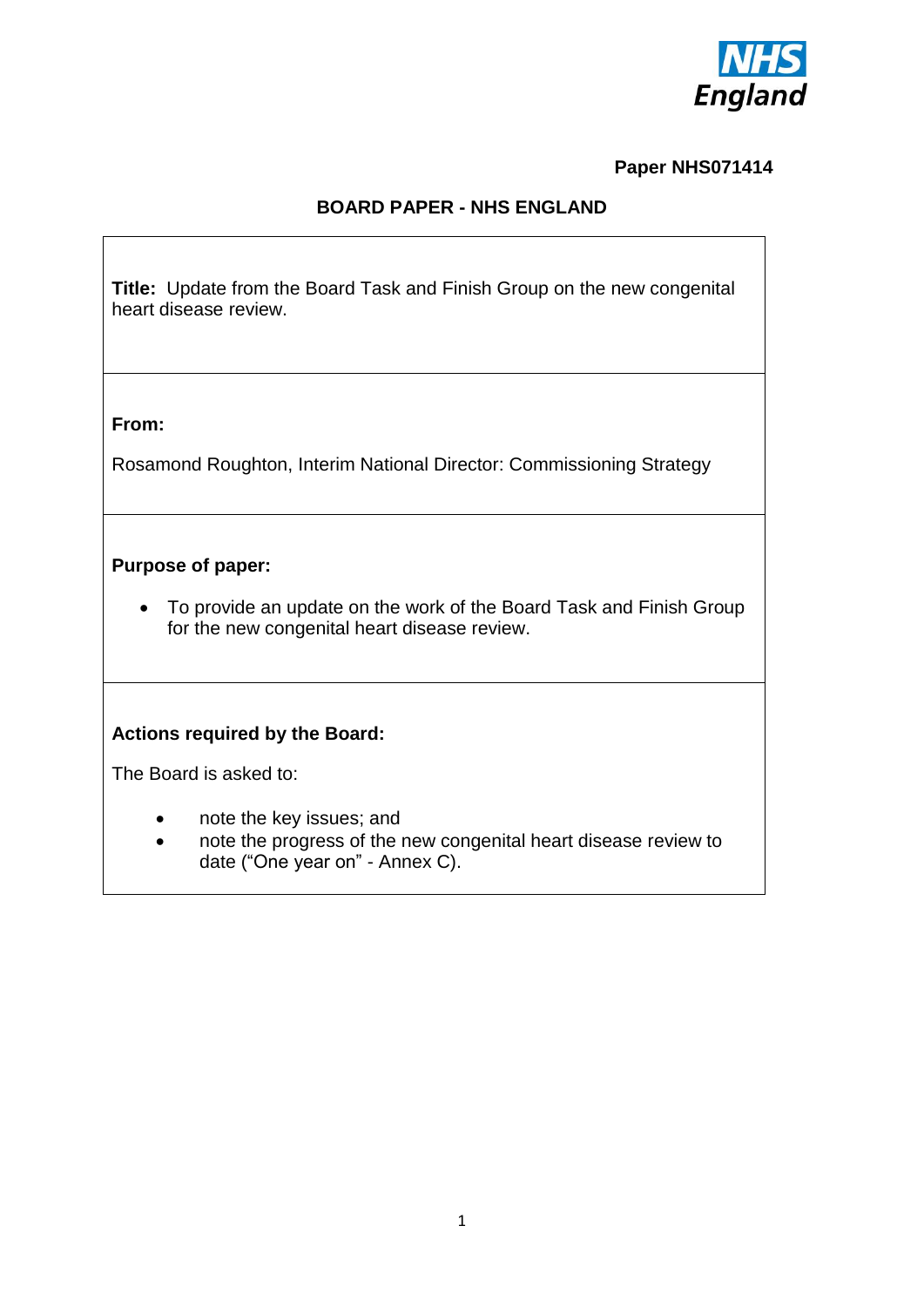## **Update from the Board Task and Finish Group on the new congenital heart disease review**

## **Background**

1. The purpose of this paper is to provide an update to the NHS England Board on the progress of the new congenital heart disease (CHD) review since the last update to the Board on 24 January 2014.

## **Board task and finish group**

- 2. The purpose of the Board task and finish group is to:
	- provide strategic direction to the new congenital heart disease review on behalf of the NHS England Board;
	- provide assurance to the Board that the work is aligned with the stated aims of the review and NHS England's other strategic priorities;
	- advise the Board on particular issues in relation to the review and also on any decisions which the Board may be required to make; and
	- where required, commission work and / or request further information from the review's programme board in order for the group to fulfil its function.
- 3. Since the paper was written for the NHS England Board meeting on 24 January 2014, the Board Task and Finish Group (the "Group") met on 7 January 2014 and 15 April 2014. The minutes of both meetings are attached as Annex A and Annex B to this paper.

# **Key issues**

4. When the Group met on 15 April 2014, members noted that the best case scenario for public consultation on the new set of standards for the whole lifetime pathway of care was July 2014. Since that meeting and following further work, the new CHD review team have concluded that the new timeline for the start of public consultation is now September 2014. Though the Group has not met again at the time of writing this paper, members have received an update on the revised timeline and will discuss this in more detail at their next meeting on 23 June 2014.

## **Recommendations**

5. The Board is asked to note the Task and Finish Group's report on progress of the new congenital heart disease review and in particular the paper "One Year On" at Annex C.

**John Holden Director of system policy July 2014**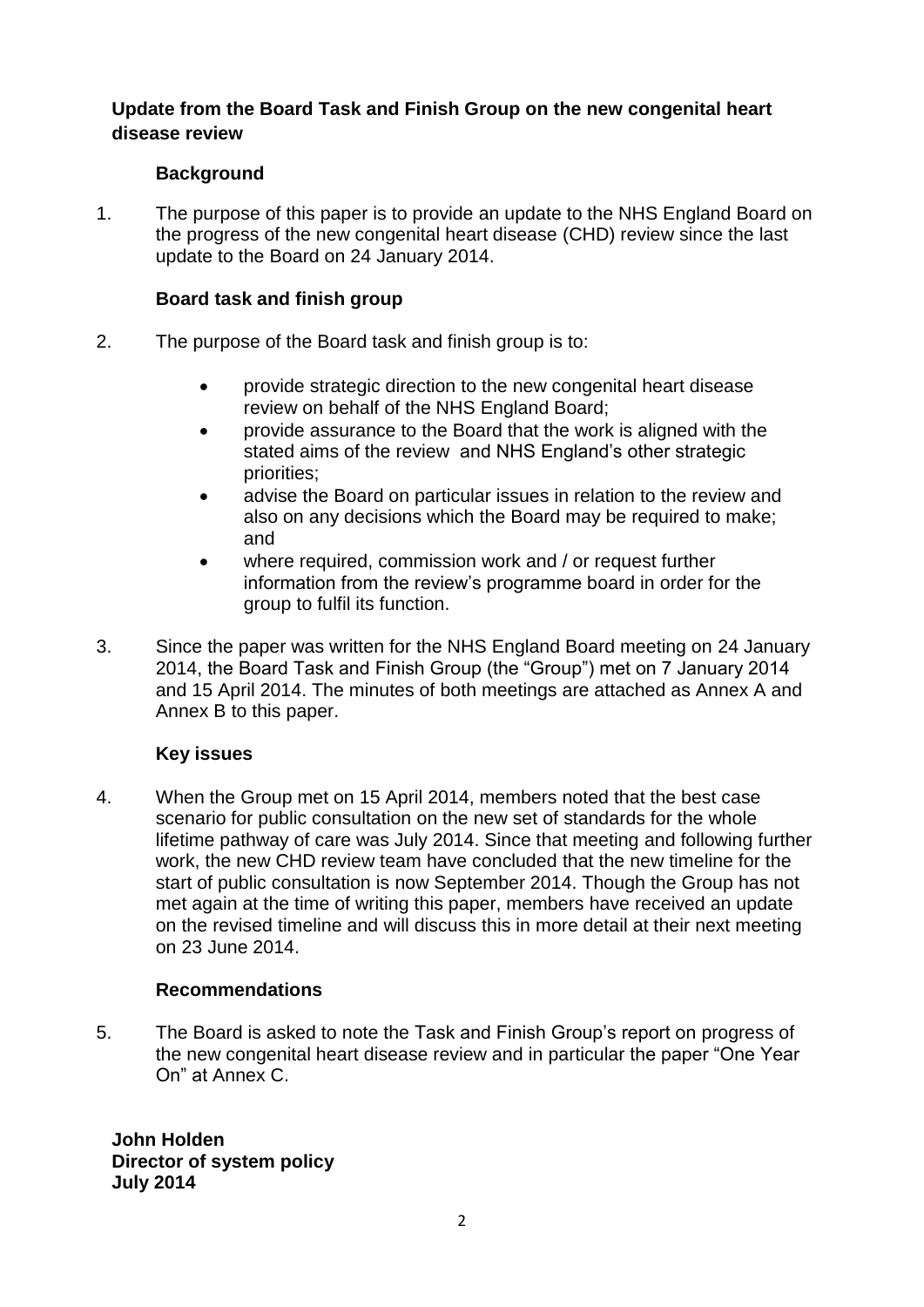## **Minutes of the Board Task and Finish Group held on 7 January 2014**

#### **Present:**

- Mr Ed Smith, Non-Executive Director (Deputy Chair)
- Ms Margaret Casely-Hayford, Non-Executive Director
- Mr Bill McCarthy, National Director: Policy
- Professor Sir Michael Rawlins, Chair of the Clinical Advisory Panel

#### **Apologies:**

- Professor Sir Malcolm Grant (Chair)
- Professor Sir Bruce Keogh, National Medical Director

#### **In attendance:**

- Mr John Holden, Director of System Policy
- Mr Michael Wilson, Programme Director
- Penny Allsop (Secretariat)

| <b>Item</b>    | <b>Agenda Item</b>                                                                                                                                                                                                                                                               |
|----------------|----------------------------------------------------------------------------------------------------------------------------------------------------------------------------------------------------------------------------------------------------------------------------------|
| 1              | <b>Welcome and Apologies</b>                                                                                                                                                                                                                                                     |
|                | The Deputy Chair welcomed everyone to the meeting and the apologies were<br>noted.                                                                                                                                                                                               |
| $\overline{2}$ | Note of the last meeting                                                                                                                                                                                                                                                         |
|                | The notes of the last meeting were agreed. The Group recognised the importance<br>of transparency, and emphasised the need for papers and notes of its meetings to<br>be made public.                                                                                            |
| 3              | <b>Action log</b>                                                                                                                                                                                                                                                                |
|                | Actions in progress were considered.                                                                                                                                                                                                                                             |
|                | Action 5: The Group recognised the importance of distinguishing between evidence<br>and judgment and was encouraged that the new review team are commissioning an<br>independent evidence review. On this basis this action was closed.                                          |
|                | Action 7: The Group recognised the importance of this piece of work but understood<br>that it cannot be undertaken at this stage. It was agreed that the action will be<br>closed on this log, but will be tracked elsewhere so that it is addressed at the<br>appropriate time. |
|                | Action 8: This action related to the work as originally envisaged. The new review is<br>focused on continual engagement and so the Group agreed to close this action.                                                                                                            |
|                | Actions 15 and 19: The Local Government Association is keen to be kept up to date<br>about the new review, but does not consider that it would be feasible to set up a<br>national overview and scrutiny committee. The action was closed.                                       |
|                | Action 16, See item 4, Action closed.                                                                                                                                                                                                                                            |
|                | Action 17: The review team undertook to produce guidance on completing the<br>agreed conflict of interest declarations                                                                                                                                                           |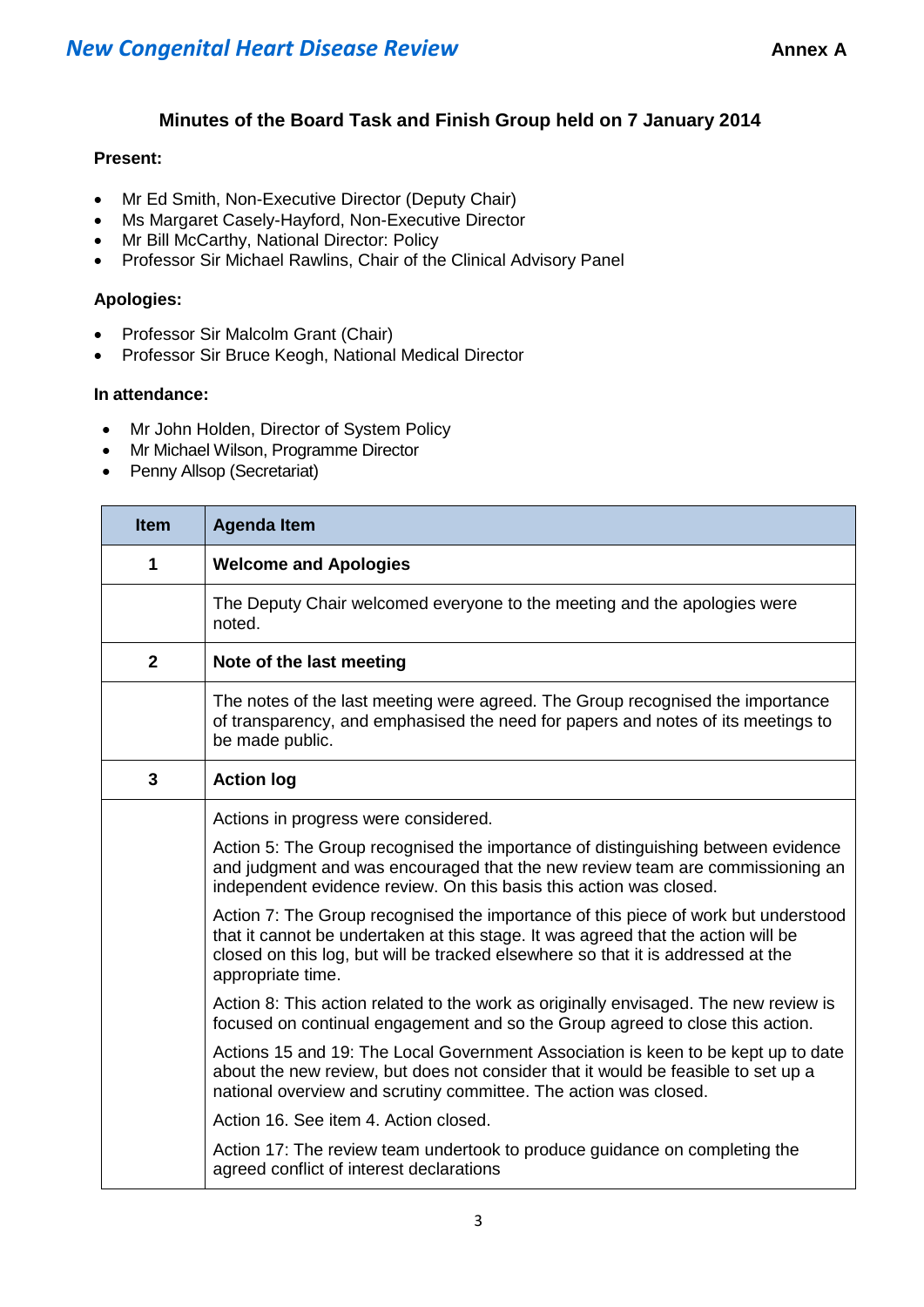| <b>Item</b>             | <b>Agenda Item</b>                                                                                                                                                                                                                                                                                                                                                           |
|-------------------------|------------------------------------------------------------------------------------------------------------------------------------------------------------------------------------------------------------------------------------------------------------------------------------------------------------------------------------------------------------------------------|
| <b>ACTION</b>           | Update action log as per discussion.                                                                                                                                                                                                                                                                                                                                         |
| <b>ACTION</b>           | Produce guidance on completing the agreed conflict of interest declaration<br>form.                                                                                                                                                                                                                                                                                          |
| $\overline{\mathbf{4}}$ | <b>DRAFT Policy for managing conflicts of interest</b>                                                                                                                                                                                                                                                                                                                       |
|                         | Action 16: The draft policy for managing conflict of interest was agreed, subject to<br>there being a clear reference in the policy to the need to publish a register of<br>interests.                                                                                                                                                                                       |
| <b>ACTION</b>           | A clear reference to be added to the policy for managing conflicts of interest<br>regarding the publication of the register of interests.                                                                                                                                                                                                                                    |
| 5                       | <b>Programme Stocktake</b>                                                                                                                                                                                                                                                                                                                                                   |
|                         | The Group received a presentation on progress to date (slides attached here).<br>The Group acknowledged the size of the task and also the history involved.<br>Specifically, the Group:                                                                                                                                                                                      |
|                         | supported the focus on standards and recognised the important<br>contributions of the Standards Group and the Clinical Implementation<br>Advisory Group;                                                                                                                                                                                                                     |
|                         | was pleased to hear that the new review team has commissioned an<br>analysis of future demand of CHD services up to 2025, but recognised that<br>there may be some limitations due to the way in which CHD is coded,<br>particularly in adults; and                                                                                                                          |
|                         | recognised the importance of the work on antenatal and neonatal detection<br>$\bullet$<br>rates.                                                                                                                                                                                                                                                                             |
|                         | Recognising that the current focus of work is on standards and not the form of<br>services, it was noted that it would be important to speak to Monitor in advance of<br>any scenario planning/modelling and that it would be critical to engage with the<br><b>Competition and Markets Authority.</b>                                                                       |
|                         | The Group discussed the importance of recruitment and retention of surgeons and<br>asked the new review team as a matter of urgency to speak to the Royal College of<br>Surgeons about training.                                                                                                                                                                             |
|                         | The Group agreed the timetable as set out in the presentation, but urged the new<br>review team to look at what work could be done in parallel, including scenario<br>planning on what form services could take, without prejudice to any future public<br>consultation. The Group asked the new review team to set out a more complete<br>timetable as quickly as possible. |
| <b>ACTION</b>           | Engage with both Monitor and the Competition and Markets Authority in<br>advance of any scenario planning / modelling.                                                                                                                                                                                                                                                       |
| <b>ACTION</b>           | The new review team to speak to the Royal College of Surgeons about<br>training, as a matter of urgency.                                                                                                                                                                                                                                                                     |
| <b>ACTION</b>           | The new review team to look at what work could be done in parallel, including<br>scenario planning on what form services could take, without prejudice to any<br>future public consultation.                                                                                                                                                                                 |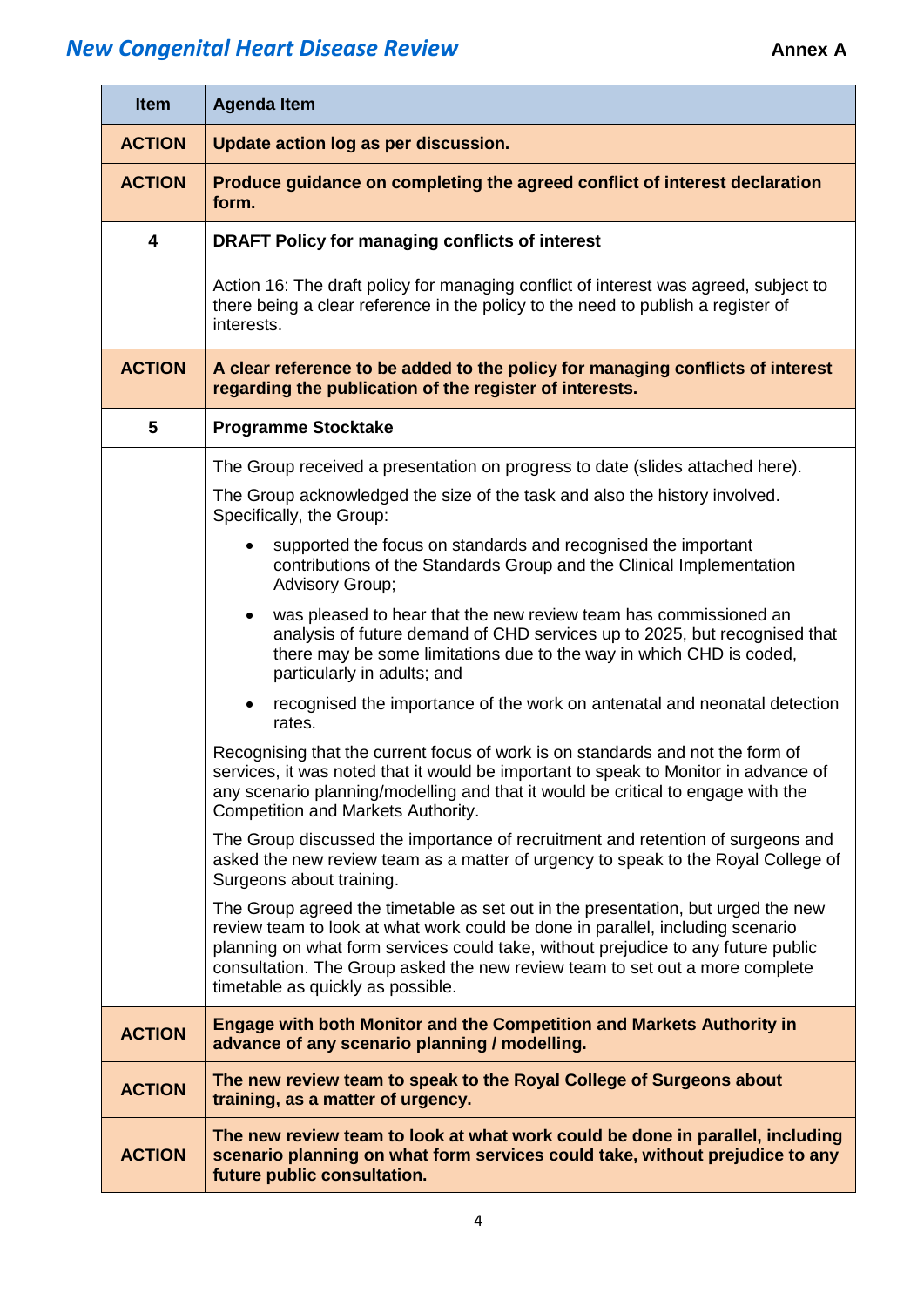| <b>Item</b>                | <b>Agenda Item</b>                                                                                                                                                                                                                                                                                                                                                                                                                                                                                                                                       |
|----------------------------|----------------------------------------------------------------------------------------------------------------------------------------------------------------------------------------------------------------------------------------------------------------------------------------------------------------------------------------------------------------------------------------------------------------------------------------------------------------------------------------------------------------------------------------------------------|
| <b>ACTION</b>              | The new review team to set out a more complete timetable as quickly as<br>possible.                                                                                                                                                                                                                                                                                                                                                                                                                                                                      |
| 6                          | <b>Update from the Programme Board</b>                                                                                                                                                                                                                                                                                                                                                                                                                                                                                                                   |
|                            | Bill McCarthy noted that he has undertaken to ensure that the new review is<br>adequately resourced. The Group supported this as a high priority programme for<br>NHS England.                                                                                                                                                                                                                                                                                                                                                                           |
| $\overline{7}$             | <b>Update from the Clinical Advisory Panel</b>                                                                                                                                                                                                                                                                                                                                                                                                                                                                                                           |
|                            | Professor Sir Michael Rawlins (Chair of the Clinical Advisory Panel) provided a<br>verbal update on the second meeting of the review's Clinical Advisory Panel (18<br>December 2013). The Clinical Advisory Panel (CAP) comprises a range of clinicians<br>from within and outside the CHD community. The meetings to date have been a<br>success and the members of the CAP are getting to grips with the issues. The<br>Group recognised the importance of CAP and suggested that Professor Sir Malcolm<br>Grant might be invited to a future meeting. |
| <b>ACTION</b>              | Professor Sir Malcolm Grant to be invited to a future meeting of the Clinical<br><b>Advisory Panel.</b>                                                                                                                                                                                                                                                                                                                                                                                                                                                  |
| 8                          | <b>Highlight report</b>                                                                                                                                                                                                                                                                                                                                                                                                                                                                                                                                  |
|                            | The report was accepted.                                                                                                                                                                                                                                                                                                                                                                                                                                                                                                                                 |
| 9                          | Any other business                                                                                                                                                                                                                                                                                                                                                                                                                                                                                                                                       |
|                            | There was no other business                                                                                                                                                                                                                                                                                                                                                                                                                                                                                                                              |
| Date of<br>next<br>meeting | Wednesday 12 February 2014, 10:30am - 12pm, Maple Street, LONDON<br>[THIS MEETING WAS SUBSEQUENTLY CANCELLED]                                                                                                                                                                                                                                                                                                                                                                                                                                            |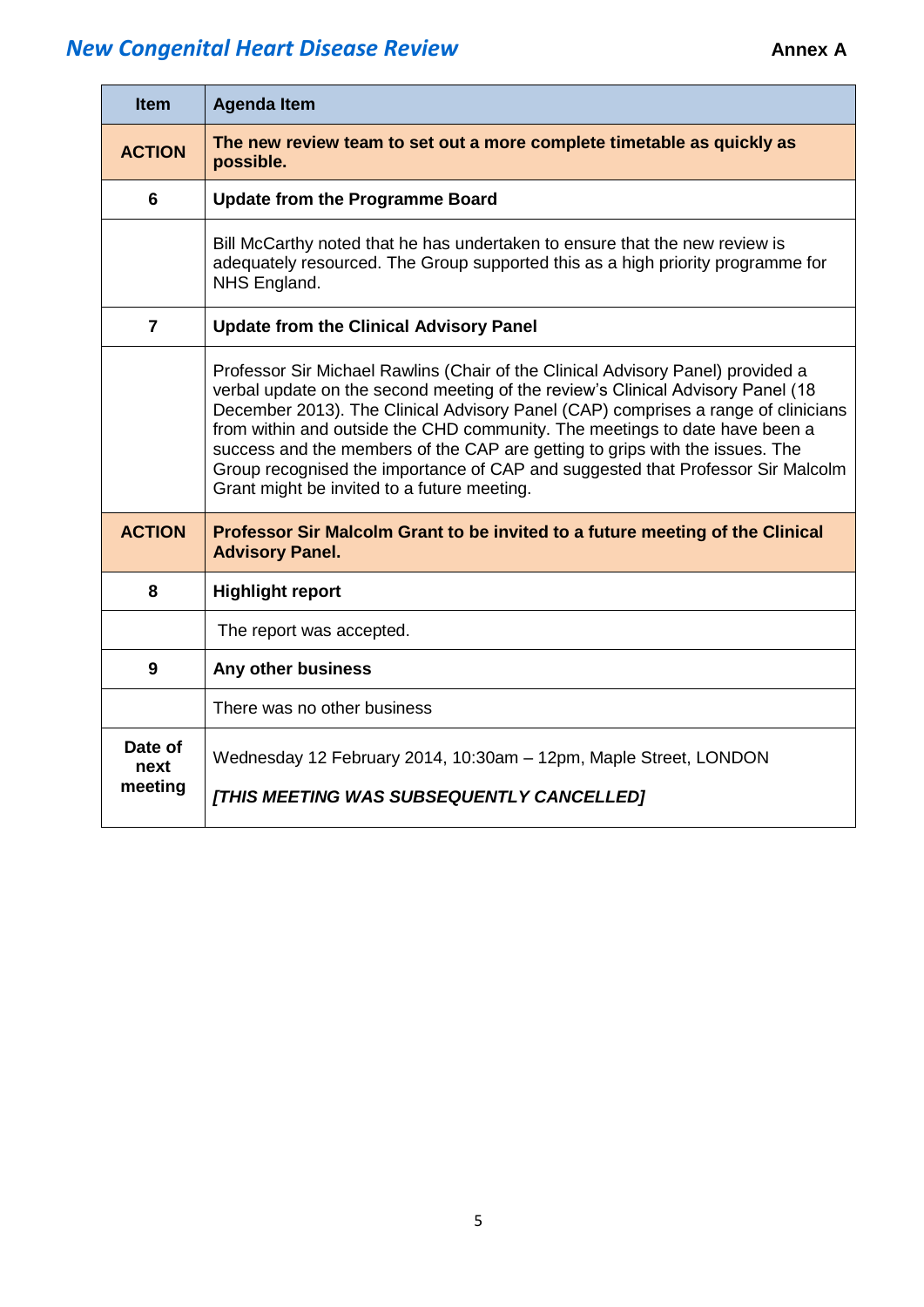## **Minutes of the Board Task and Finish Group held on 15 April 2014**

#### **Present:**

- Professor Sir Malcolm Grant (Chair)
- Professor Sir Bruce Keogh, National Medical Director
- Mr Ed Smith, Non-Executive Director
- Ms Margaret Casely-Hayford, Non-Executive Director
- Mr Bill McCarthy, National Director: Policy
- Professor Sir Michael Rawlins, Chair of the Clinical Advisory Panel

#### **In attendance:**

- Mr John Holden, Director of System Policy
- Lauren Phillips (Secretariat)

| <b>Item</b>             | <b>Agenda Item</b>                                                                                                                                                                                                                                                                 |
|-------------------------|------------------------------------------------------------------------------------------------------------------------------------------------------------------------------------------------------------------------------------------------------------------------------------|
| 1                       | <b>Welcome and Apologies</b>                                                                                                                                                                                                                                                       |
|                         | The Chair welcomed everyone to the meeting.                                                                                                                                                                                                                                        |
| $\mathbf{2}$            | Note of the last meeting                                                                                                                                                                                                                                                           |
|                         | The notes of the last meeting were agreed (7 January 2014).                                                                                                                                                                                                                        |
| 3                       | <b>Declarations of Interest</b>                                                                                                                                                                                                                                                    |
|                         | The Chair advised the Board Task and Finish Group that at the time that the<br>National Institute for Cardiovascular Outcomes Research (NICOR) was<br>established he was the President and Provost of University College London<br>(UCL).                                          |
|                         | Professor Sir Bruce Keogh advised the Board Task and Finish Group that at<br>the time NICOR was established he was the Professor of Cardiac surgery<br>at UCL.                                                                                                                     |
| $\overline{\mathbf{4}}$ | <b>Action log</b>                                                                                                                                                                                                                                                                  |
|                         | All actions in progress were considered.                                                                                                                                                                                                                                           |
|                         | Professor Sir Malcolm Grant confirmed that he would be attending part of<br>the next meeting of the Clinical Advisory Panel on 18 June 2014. (Action<br>28)                                                                                                                        |
| 5                       | <b>Update and Assurance Process</b>                                                                                                                                                                                                                                                |
|                         | John Holden pointed out that though the Board Task and Finish Group had<br>not met since 7 January 2014, as the meeting scheduled for February 2014<br>had been cancelled, John had circulated a note to members of the Group in<br>the interim period to update them on progress. |
|                         | John introduced the item "Update and Assurance Process" which described                                                                                                                                                                                                            |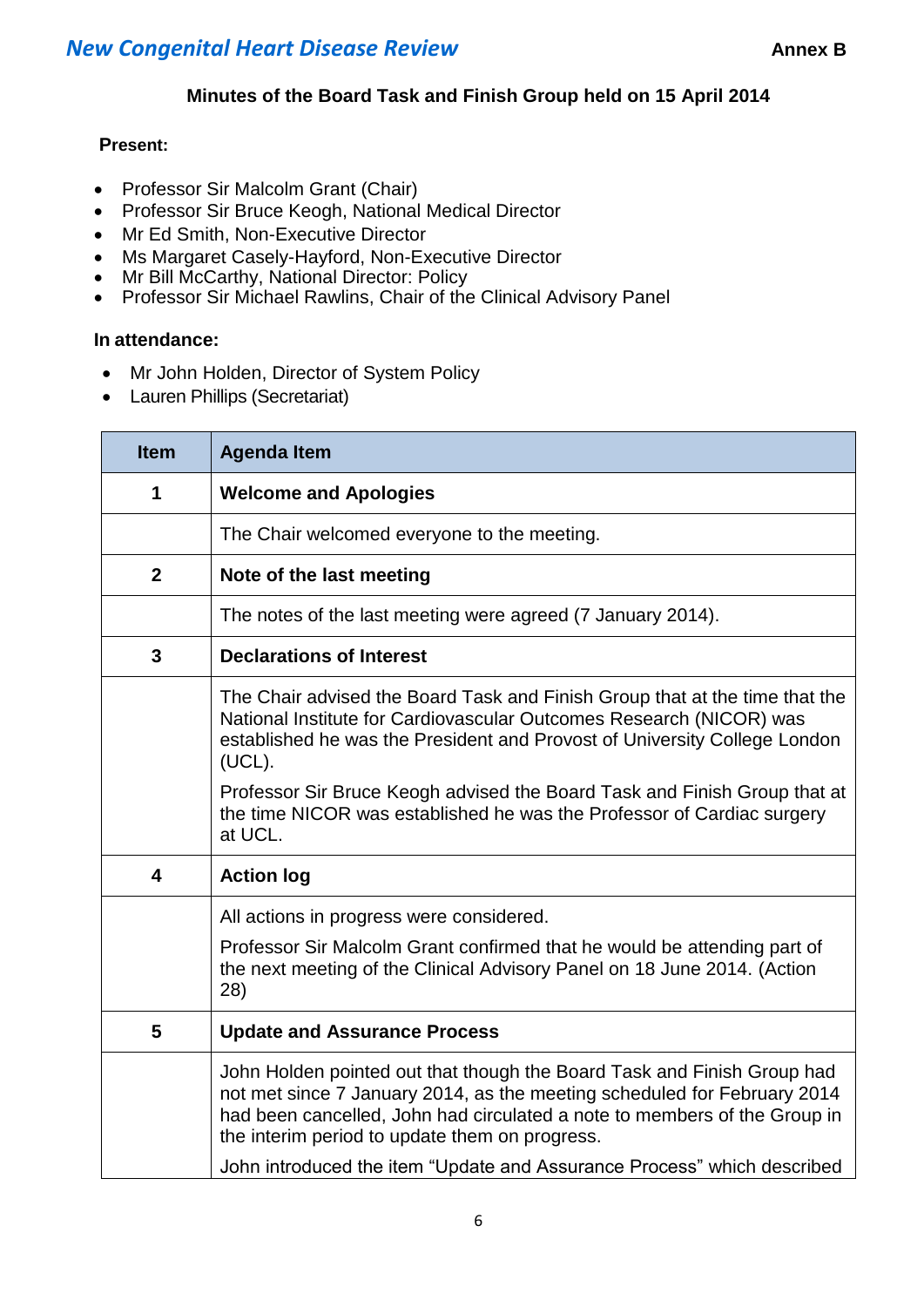| <b>Item</b> | <b>Agenda Item</b>                                                                                                                                                                                                                                                                                                                                                                                                                                                     |
|-------------|------------------------------------------------------------------------------------------------------------------------------------------------------------------------------------------------------------------------------------------------------------------------------------------------------------------------------------------------------------------------------------------------------------------------------------------------------------------------|
|             | the review's work and proposed approach for the key NHS England<br>assurance groups.                                                                                                                                                                                                                                                                                                                                                                                   |
|             | John explained that this is the slide set / paper that would be considered at<br>the both the Women and Children's Programme of Care Board meeting on<br>29 April 2014 and the Clinical Priorities Advisory Group (CPAG) meeting on<br>30 April 2014.                                                                                                                                                                                                                  |
|             | John drew the Task and Finish Group's attention to the following slides:                                                                                                                                                                                                                                                                                                                                                                                               |
|             | <b>Slide 8: Engagement and Advisory Groups</b>                                                                                                                                                                                                                                                                                                                                                                                                                         |
|             | The Board Task and Finish Group discussed what could be interpreted by<br>"interdependencies", for example integrated, co-located, networked and<br>agreed it was important to be really clear about what the review meant<br>when it used the term.                                                                                                                                                                                                                   |
|             | John confirmed that to date there had been a lot of consensus from the<br>engagement and advisory groups about the importance of the standards<br>based approach. He also explained that the review was now operating on a<br>more stable basis than the situation which had been inherited. The Board<br>Task and Finish Group noted that the large amount of engagement with<br>those groups had put the review into a good position to move onto the next<br>phase. |
|             | John explained that through discussions with Local Government, NHS<br>England's patient voice team and representative faith groups, there had<br>been some further suggestions for engagement with people from Black,<br>Asian and Minority Ethnic (BAME) groups who are disproportionately<br>affected by congenital heart disease. The Board Task and Finish Group<br>noted that further engagement work was required was required for BAME<br>groups.               |
|             | Slides 10, 11 and 12: Review methodology, evidence and assessing<br>capacity                                                                                                                                                                                                                                                                                                                                                                                           |
|             | John explained that the review's intention was to develop a single set of<br>standards for the whole pathway of care which sets out the ideal.                                                                                                                                                                                                                                                                                                                         |
|             | Alongside that the team is currently carrying out analytical work to<br>understand current and future demand and the implications for capacity<br>requirements. This will be used with the other evidence, for example the<br>work with NICOR, intelligence from the Trust Visits and the literature review.                                                                                                                                                           |
|             | The Board Task and Finish Group requested that further detail and options<br>relating to the recommendations on function, form and capacity of future<br>services and the commissioning model should be brought back to a future<br>meeting for a more detailed discussion.                                                                                                                                                                                            |
|             | Slides 29 and 30: Consultation timeline                                                                                                                                                                                                                                                                                                                                                                                                                                |
|             | John explained that the current best-case scenario is that the 12 week full<br>public consultation could begin in July 2014.                                                                                                                                                                                                                                                                                                                                           |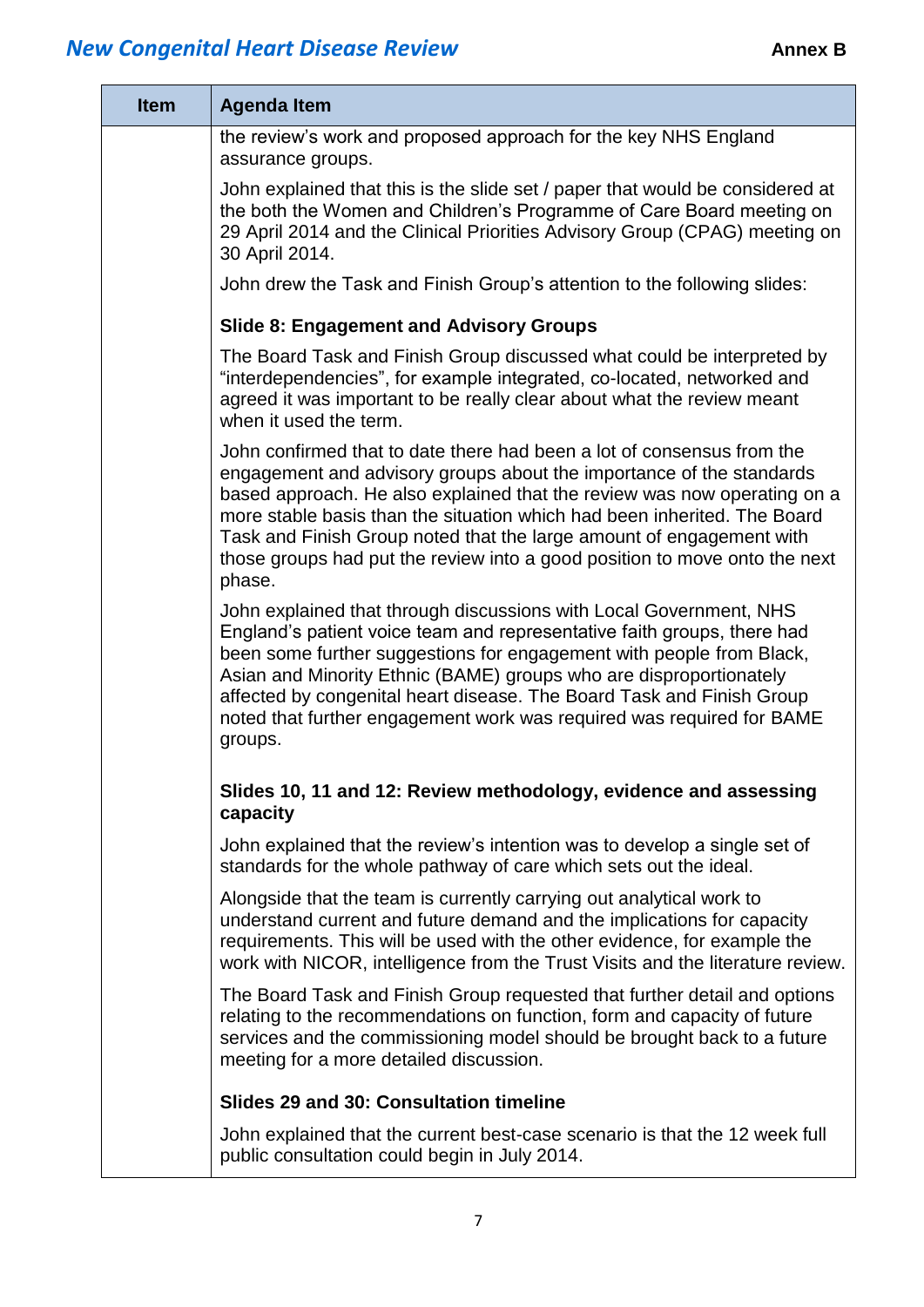| <b>Item</b> | <b>Agenda Item</b>                                                                                                                                                                                                                                                                                                                                                                                                                 |
|-------------|------------------------------------------------------------------------------------------------------------------------------------------------------------------------------------------------------------------------------------------------------------------------------------------------------------------------------------------------------------------------------------------------------------------------------------|
|             | John noted that it was impossible to know how many responses to<br>consultation would be received, though noted that the Safe and Sustainable<br>consultation received approx. 75,000. As such, the current timeline had<br>allowed 3 months for the analysis of any consultation responses, to amend<br>the standards / specifications and, if necessary go back through the NHS<br>England specialised commissioning governance. |
|             | John explained that under the current arrangements, 6 months notice was<br>to be given to providers which would mean that the new specification would<br>not be commissioned until 2015/16. The Board Task and Finish Group<br>acknowledged that this did not necessarily prevent NHS England<br>encouraging providers to implement some changes and improvement to<br>services during the notice period.                          |
|             | Slide 31: Proposed pre-consultation engagement activity                                                                                                                                                                                                                                                                                                                                                                            |
|             | The Board Task and Finish Group noted with approval the proposed pre-<br>consultation engagement activity.                                                                                                                                                                                                                                                                                                                         |
|             | Slides 34 - 40: (CPAG) assurance process                                                                                                                                                                                                                                                                                                                                                                                           |
|             | John explained that the review team intended to attend a meeting of CPAG<br>at the end of April 2014 to provide a briefing on the work to date, clarify their<br>assurance requirements and explain and test the review's proposed<br>approach.                                                                                                                                                                                    |
|             | John explained that slides 35 - 40 were framed around the standard CPAG<br>template (those assurances the review must satisfy CPAG on) as follows:                                                                                                                                                                                                                                                                                 |
|             | 1. Governance and decision-making<br>CPAG requires assurance that the review had been though the<br>appropriate governance (both the review's own 'governance and also<br>the NHS England specialised commissioning governance).                                                                                                                                                                                                   |
|             | 2. Stakeholder testing<br>CPAG requires assurance that the review's stakeholders are familiar<br>with the standards and that they believe a consultation is necessary.                                                                                                                                                                                                                                                             |
|             | 3. Financial impact<br>(see below)                                                                                                                                                                                                                                                                                                                                                                                                 |
|             | 4. Equality analysis<br>CPAG requires a statement outlining the review's approach to<br>equalities.                                                                                                                                                                                                                                                                                                                                |
|             | Following discussion, the Board Task and Finish Group confirmed that it<br>supported the review's proposed approach to assuring the CPAG on<br>governance and decision-making, stakeholder testing and equality analysis.                                                                                                                                                                                                          |
|             | John drew the Board Task and Finish Group's attention to the work in<br>relation to the <b>financial impact</b> (slides 38 and 39) and made the following<br>points:                                                                                                                                                                                                                                                               |
|             | The review is consulting on ideal and aspirational standards.<br>It is unlikely that any current provider will be able to satisfy every                                                                                                                                                                                                                                                                                            |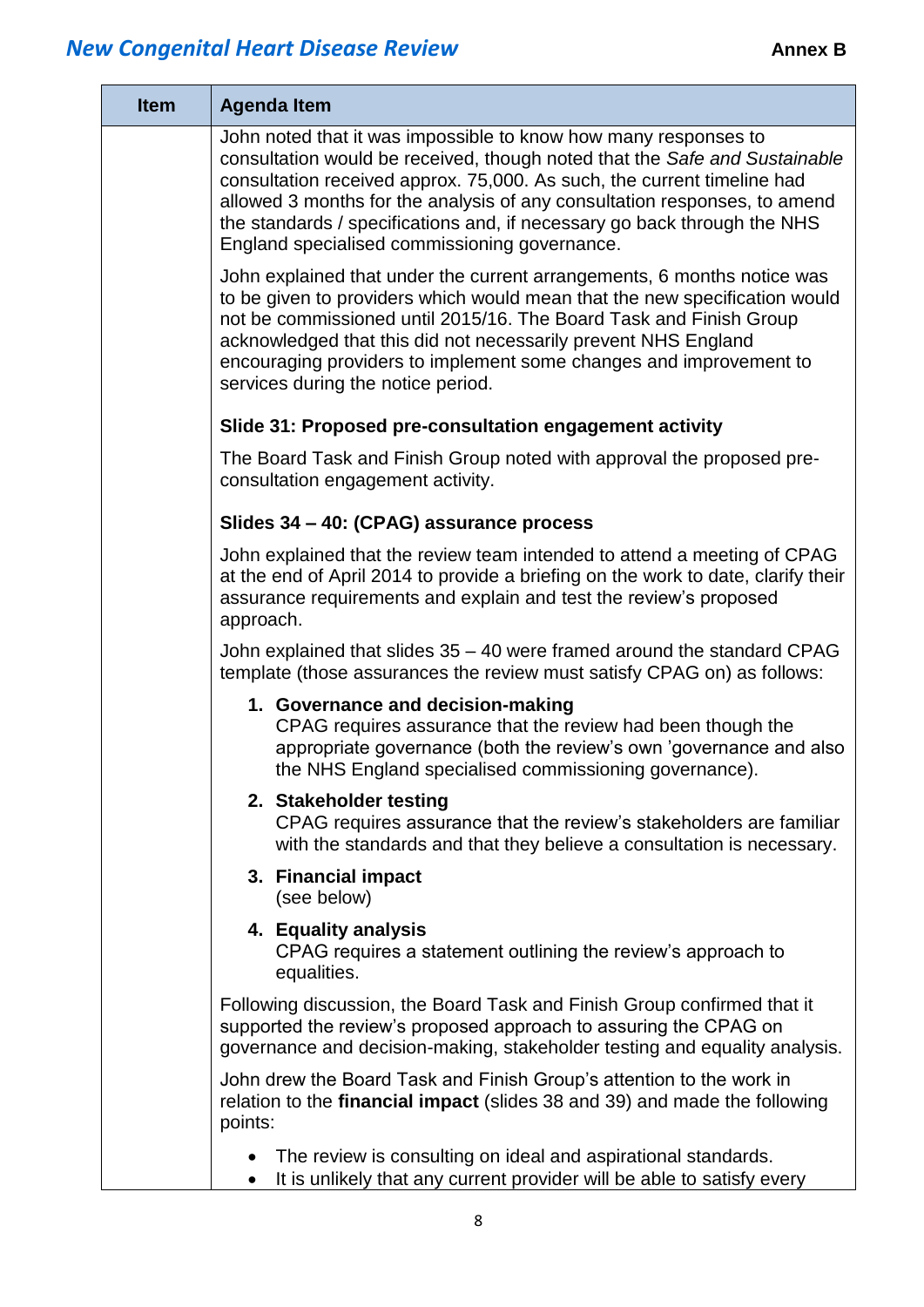| <b>Item</b>   | <b>Agenda Item</b>                                                                                                                                                                                                                                                                                                                                                                                                                                                                            |
|---------------|-----------------------------------------------------------------------------------------------------------------------------------------------------------------------------------------------------------------------------------------------------------------------------------------------------------------------------------------------------------------------------------------------------------------------------------------------------------------------------------------------|
|               | single part of the new standards.<br>Affordability, value for money and deliverability are important<br>$\bullet$<br>considerations, however a full / detailed financial impact analysis<br>which takes into account potential changes to delivery of service,<br>cannot be completed at this stage. The intention however is to<br>provide some high level analysis now about the potential impact of<br>this work, including a baseline of current spend and likely future cost<br>drivers. |
|               | The Board Task and Finish Group discussed and agreed that ideally the<br>high-level financial impact analysis should set out:                                                                                                                                                                                                                                                                                                                                                                 |
|               | the best sense of the overall financial envelope at the present;<br>those standards which, because they are extending the scope, will<br>$\bullet$<br>inevitably cost more (for example pre-natal screening); and<br>those standards which are about improvements to existing services<br>and therefore may potentially incur additional cost or even create<br>reductions in cost due to better organisation or smarter processes.                                                           |
|               | Standards must describe a high quality service but this did not of itself<br>guarantee a "blank cheque" for every possible change. The Board Task and<br>Finish Group discussed the relationship between costs and tariff and John<br>confirmed that the current time lag between cost collection and tariff change<br>is 3 years.                                                                                                                                                            |
|               | The Board Task and Finish Group agreed that a meeting should be<br>scheduled between Malcolm Grant, Bill McCarthy and John Holden to<br>further discuss the approach to assurance.                                                                                                                                                                                                                                                                                                            |
|               | The Task and Finish Group agreed that it was important to provide a line of<br>sight to the NHS England Board via an update to the meeting on 3 July<br>2014, including all the progress to date and current expected timescales for<br>the review.                                                                                                                                                                                                                                           |
| <b>ACTION</b> | <b>Further engagement required with Black, Asian and Minority Ethic</b><br>(BAME) groups.                                                                                                                                                                                                                                                                                                                                                                                                     |
| <b>ACTION</b> | Discussion to be scheduled at a future meeting of the Board Task and<br>Finish Group regarding the recommendations of function, form and<br>capacity of future services and the commissioning model.                                                                                                                                                                                                                                                                                          |
| <b>ACTION</b> | <b>Malcom Grant, Bill McCarthy and John Holden to meet to discuss</b><br>assurance requirements.                                                                                                                                                                                                                                                                                                                                                                                              |
| <b>ACTION</b> | An update to be provided to the NHS England Board in July 2014,<br>detailing the progress to date.                                                                                                                                                                                                                                                                                                                                                                                            |
| 6             | Feedback from the engagement and advisory groups                                                                                                                                                                                                                                                                                                                                                                                                                                              |
|               | The feedback from the review's engagement and advisory groups was<br>noted.                                                                                                                                                                                                                                                                                                                                                                                                                   |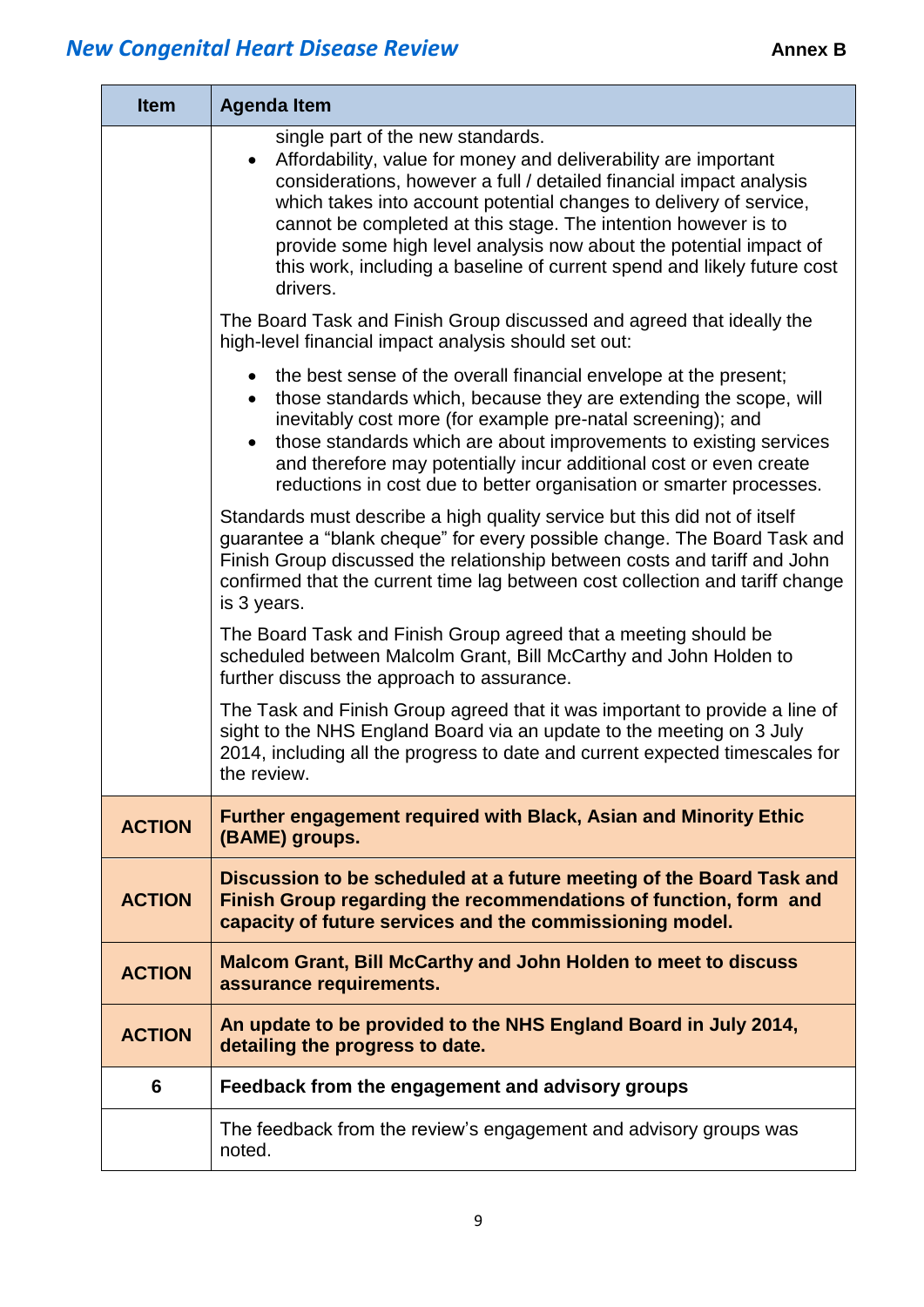| <b>Item</b>                | <b>Agenda Item</b>                                                                                                                                                                                                                                                                                                                        |
|----------------------------|-------------------------------------------------------------------------------------------------------------------------------------------------------------------------------------------------------------------------------------------------------------------------------------------------------------------------------------------|
| $\overline{7}$             | <b>Update from the Programme Board</b>                                                                                                                                                                                                                                                                                                    |
|                            | Bill McCarthy (Chair of the review's Programme Board) provided a verbal<br>update on the last meeting of the review's Programme Board.                                                                                                                                                                                                    |
|                            | Bill confirmed that following the recent business planning round, further<br>financial resourcing had been secured for the new CHD review programme<br>for 2014/15.                                                                                                                                                                       |
|                            | Bill noted that in response to requests from the review's Patient and Public<br>Group for a specific session on safety concerns, John Stewart (NHS<br>England), Ted Baker (Care Quality Commission) and Nigel Acheson (NHS<br>England) had attended the last meeting of the Patient and Public Group on<br>27 March 2014 to discuss this. |
|                            | The Board Task and Finish Group noted that the next meeting of the<br>review's Programme Board was scheduled for 16 April 2014.                                                                                                                                                                                                           |
| 8                          | <b>Update from the Clinical Advisory Panel</b>                                                                                                                                                                                                                                                                                            |
|                            | Professor Sir Michael Rawlins (Chair of the review's Clinical Advisory<br>Panel) provided a verbal update on the third meeting of the review's Clinical<br>Advisory Panel (31 March 2014). This meeting had focussed on the latest<br>iteration of the draft standards and the associated "knotty issues".                                |
|                            | The Board Task and Finish Group noted that the next meeting of the<br>review's Clinical Advisory Panel was scheduled for 18 June 2014.                                                                                                                                                                                                    |
| 9                          | <b>Highlight report</b>                                                                                                                                                                                                                                                                                                                   |
|                            | The Board Task and Finish Group noted the highlight report and requested<br>sight of the risk mitigation associated with the key risks on the highlight<br>report.                                                                                                                                                                        |
| <b>ACTION</b>              | Latest iteration of review's Programme Board risk register to be<br>circulated to the Board Task and Finish Group.                                                                                                                                                                                                                        |
| 10                         | Any other business                                                                                                                                                                                                                                                                                                                        |
|                            | There was no other business.                                                                                                                                                                                                                                                                                                              |
| Date of<br>next<br>meeting | <b>TBC</b>                                                                                                                                                                                                                                                                                                                                |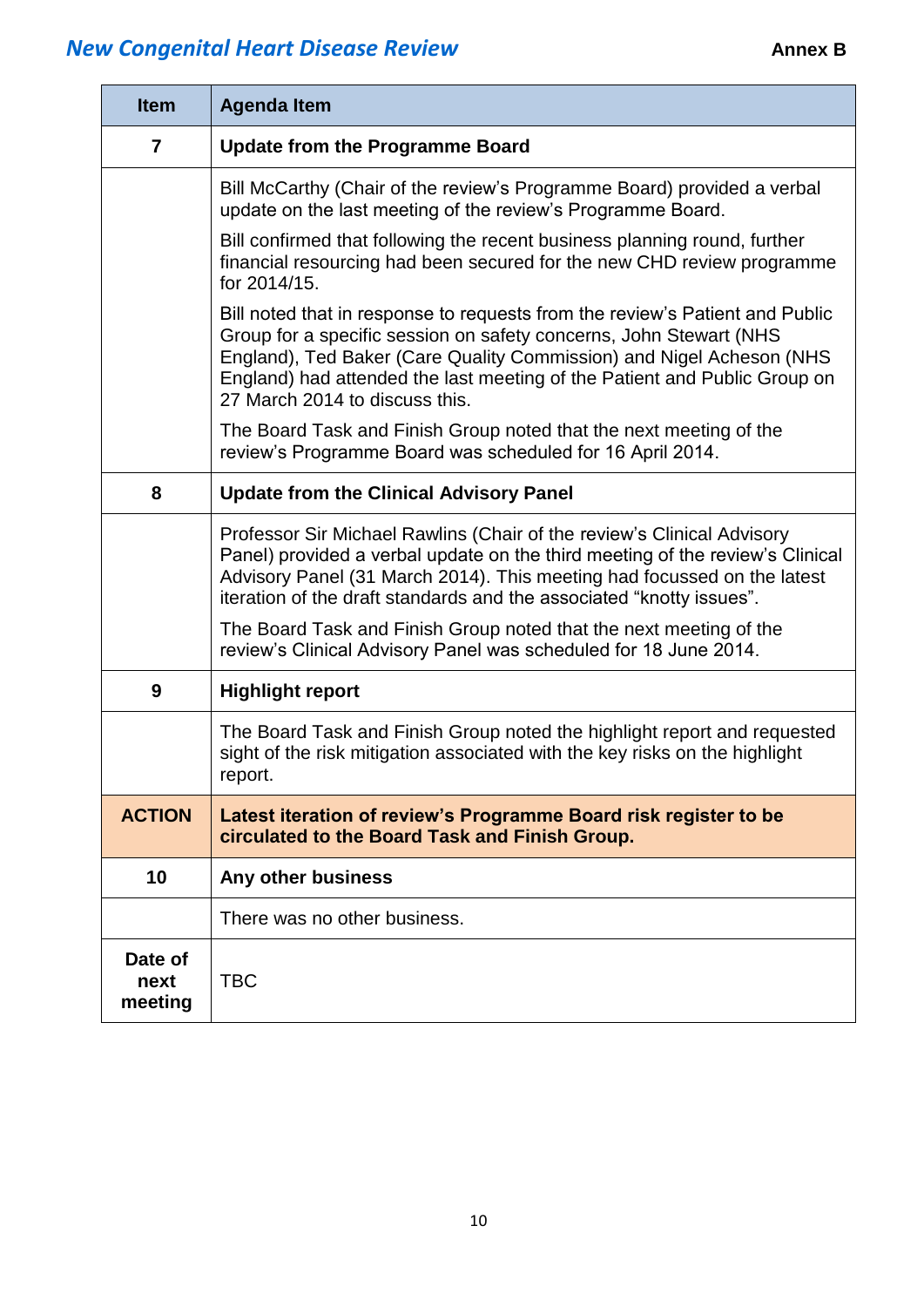# **One Year On: progress of the new congenital heart disease (CHD) review**

### **Executive summary**

The review has made progress against all of its objectives. In particular, the development of a single coherent set of standards provides the platform for commissioning an excellent service, and will help determine whether providers are able to meet our requirements. But commissioning an excellent service is not just about the location of surgical units. Our work to date will enable us to describe expectations of the service for the whole lifetime pathway of care; to set out a detailed understanding of current and future demand and the drivers which affect it; to make information readily available on the quality of service; and to improve outcomes by ensuring earlier and better diagnosis.

We had hoped to be consulting on standards by this point, but we have more work to do. The review has managed a constant tension between acting with enough pace to mitigate the risks of "limbo" (whereby investment is withheld, recruitment is difficult, service developments are stalled) versus taking enough time to give all stakeholders the opportunity to shape the future. "Safe and Sustainable" took four years and had a net cost of £6m, but in the end the conclusions were not implemented because of concerns about the process. We are mindful of this and - despite the clamour for a quick solution – have resisted the temptation to take short-cuts in our process, our engagement or in our own internal assurance.

The next steps in this work are to consult on and agree the standards and specification, complete the analytical work, and develop the functions & form and commissioning & change model. At that point we will be able to make recommendations to the NHS England Board. We expect that by the end of the 2014/15 financial year this will cease to be a dedicated "task and finish" project, and implementation will be mainstreamed as part of NHS England's wider commissioning of specialised services.

#### **Introduction – an "implementable solution within a year"**

In June 2013 the Secretary of State announced that he accepted the recommendations of the Independent Reconfiguration Panel (IRP), and was therefore setting aside the outcome of the "Safe and Sustainable" review of children's congenital heart surgery. The work had been led by a committee, acting on behalf of all primary care trusts, which no longer existed. He therefore asked NHS England, as the organisation now responsible for commissioning these services, to undertake a new review, learning the lessons of experience to date, including Judicial Review findings and the report of the IRP.

The Board of NHS England, meeting in public in July 2013, discussed the issue [\(see link](http://www.england.nhs.uk/wp-content/uploads/2013/07/180713-item13.pdf)  [to paper\).](http://www.england.nhs.uk/wp-content/uploads/2013/07/180713-item13.pdf) It was recognised that the new review was a vital opportunity to secure lasting improvements for some of the most vulnerable NHS patients. Reviewing such a high profile and sensitive service would be seen as a test of the way in which the emergent NHS England conducted itself, and our commitment to patient and public engagement, clinical leadership in every aspect of our work, and evidence-based decision making. The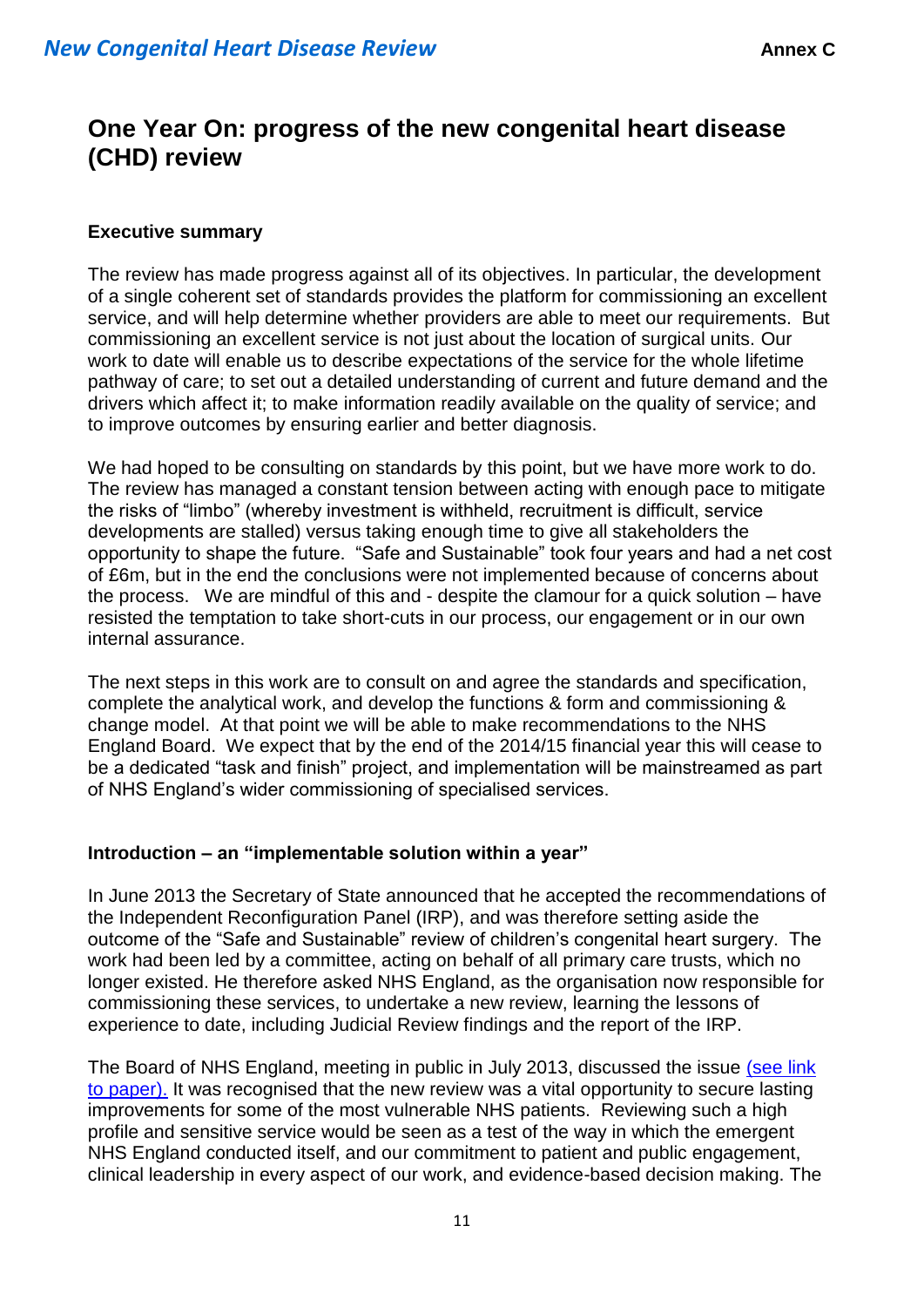Board recognised the difficulties of conducting the review in a climate where trust had broken down and relationships needed to be rebuilt, but was nonetheless concerned about the risks to the congenital heart service due to continuing uncertainty and "limbo". Therefore the Board set an ambition that there should be an "implementable solution within a year". We have now reached the one year anniversary of the Board's challenge, and this paper describes the progress that has been made and what remains to be done.

#### **Overall approach – six objectives**

Stakeholders – especially patient groups and clinicians - told us from the start that to have any kind of constructive dialogue, we should "take closure off the table". In other words, we must find a way to discuss the issues without pre-supposing that some units must cease to provide services. Many told us that the threat of closure had led to an adversarial approach during the previous review, both in terms of engagement in the review, and even in the way that surgical centres behaved towards each other, to the detriment of patients. More positively, many stakeholders told us that the key to a successful outcome would be to build consensus around a set of standards, but that the standards should not be "fudged" – i.e. they should objectively describe the optimal model of care, without regard for the current service arrangements.

At the same time, it became apparent to us that we needed a comprehensive understanding of historic activity, and the current and anticipated volume of services. Alongside a new set of standards for the whole pathway care - from fetal through children and adults - this would help us to understand the capacity requirements and the cost implications. Analysis of the historic data could help us to identify any relationship between the way services are organised and the outcomes for patients. In turn, the standards and capacity requirements would allow us to start to describe the functions and form of a congenital heart disease service for all patients in England, including issues not dealt with by the standards like access and geographical distribution. Taking all these points together, we were satisfied that we could legitimately "take closure off the table". We considered that in the absence of compelling, prima facie evidence that closing units was the only way to secure high quality services for the future, that the new review should have an open mind, develop standards of care and follow the evidence as it emerged. Once we had agreed the standards, examined the data and other evidence, and considered functions & form, only then could we have a meaningful dialogue with potential providers about how to meet our requirements, and whether any reconfiguration would be necessary.

NHS England is a commissioning organisation and this strategic review is the front end of a commissioning process – defining the need, and considering the options. Provider organisations told us they wanted to understand and to help shape the approach to commissioning and change – any reconfiguration resulting from the review would affect all those involved and have implications for workforce, teaching, and of course for interdependent clinical services. Even if reconfiguration were not required, it was highly likely that providers would need to make changes to be compliant, and to network effectively.

Finally, patient and public stakeholders, strongly endorsed by clinicians, told us they wanted better real time information to understand how the service was faring, to provide a quality safeguard and to inform patient choice. They argued that current data was overly-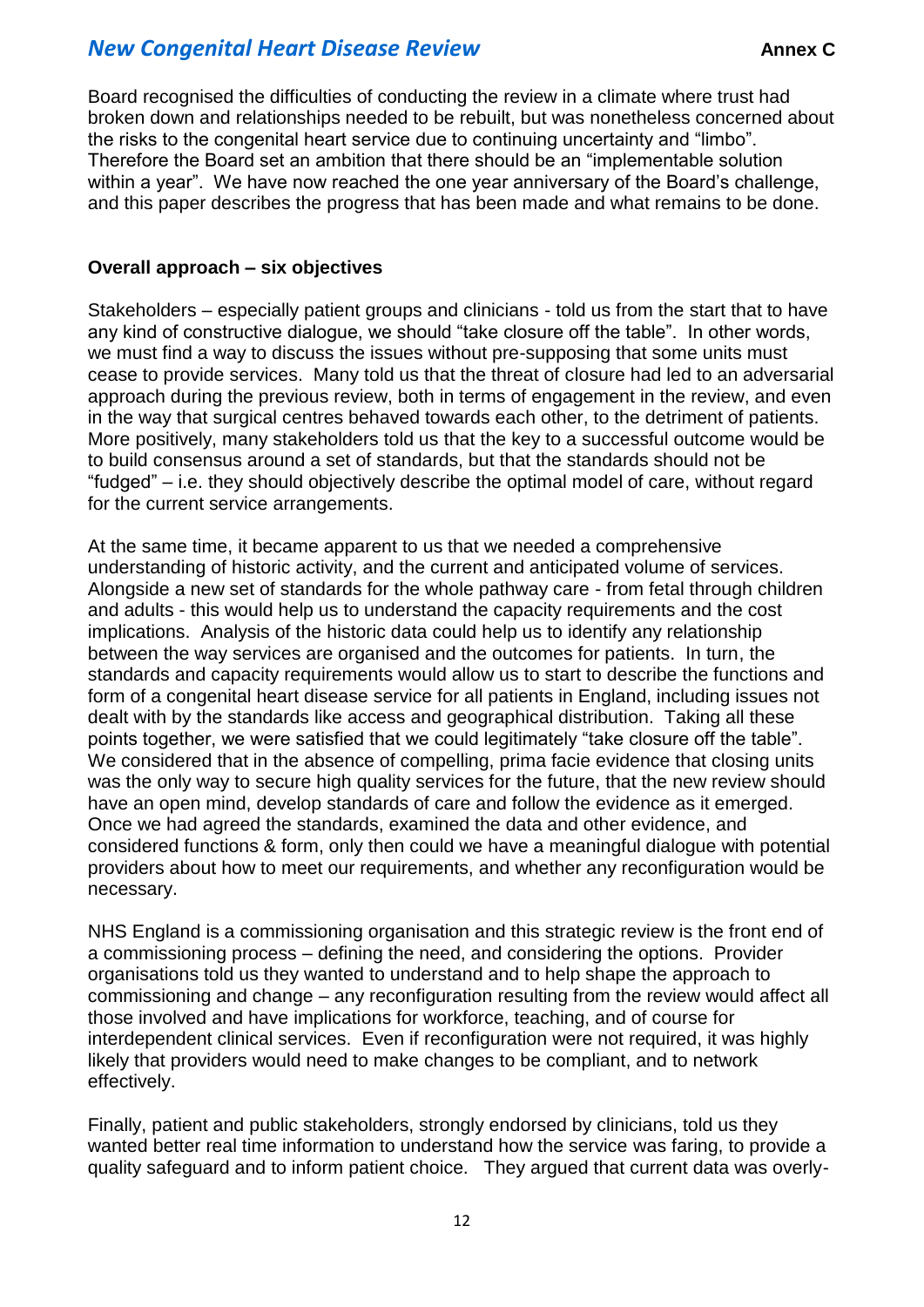focused on one metric, for "30 day mortality" (i.e. post-operative survival), which showed that in the past decade (since the Kennedy Inquiry at Bristol in 2000) surgical outcomes had levelled up significantly so that across England these outcomes were now worldleading. But mortality is not the only indicator of good care, and does not reveal enough about other outcomes. They also told us that a really good service does not begin at the point that surgery takes place; it begins with early and accurate detection and diagnosis, through improved rates of antenatal detection, supplemented by improved neonatal detection.

In January 2014 our Board was asked to consider and agree a set of six objectives for the review, which captured all of these different strands of work [\(see link to paper\).](http://www.england.nhs.uk/wp-content/uploads/2014/01/item7d-board-0114.pdf) Progress against the six objectives would be the measure by which we could demonstrate progress against the Board's ambition for an "implementable solution".

The following six objectives were agreed:

**Objective 1:** to develop standards to give improved outcomes, minimal variation and improved patient experience for people with congenital heart disease;

**Objective 2:** to analyse the demand for specialist inpatient congenital heart disease care, now and in the future;

**Objective 3:** to make recommendations about the function, form and capacity of services needed to meet that demand and meet quality standards, taking account of accessibility and health impact;

**Objective 4:** to make recommendations on the commissioning and change management approach including an assessment of workforce and training needs;

**Objective 5:** to establish a system for the provision of information about the performance of congenital heart disease services to inform the commissioning of these services and patient choice; and

**Objective 6:** to improve antenatal and neonatal detection rates.

## **Range of services covered by the review**

Our Board had already decided, in July 2013, that the new review should encompass both adults and children's services, recognising that in practice they were inextricably linked, through shared staff including surgeons. Stakeholders – especially clinicians - told us this "child and adult" approach was essential, but it was a significant departure from "Safe and Sustainable", which had been asked to look at children's services only. This meant that without doing anything else, our work was already much broader in scope than the previous review. And there were more detailed questions of scope to be answered, for example whether and how to take account of interdependencies between services. It was important to get the balance right before asking the Clinical Advisory Panel (Chaired by Professor Sir Michael Rawlins) to consider and advise on the review's scope, because too broad a scope would make the review undeliverable; too narrow might mean that important dependencies were overlooked. Therefore we consulted our stakeholders for comment, and through this process we formally agreed the scope of our work on standards.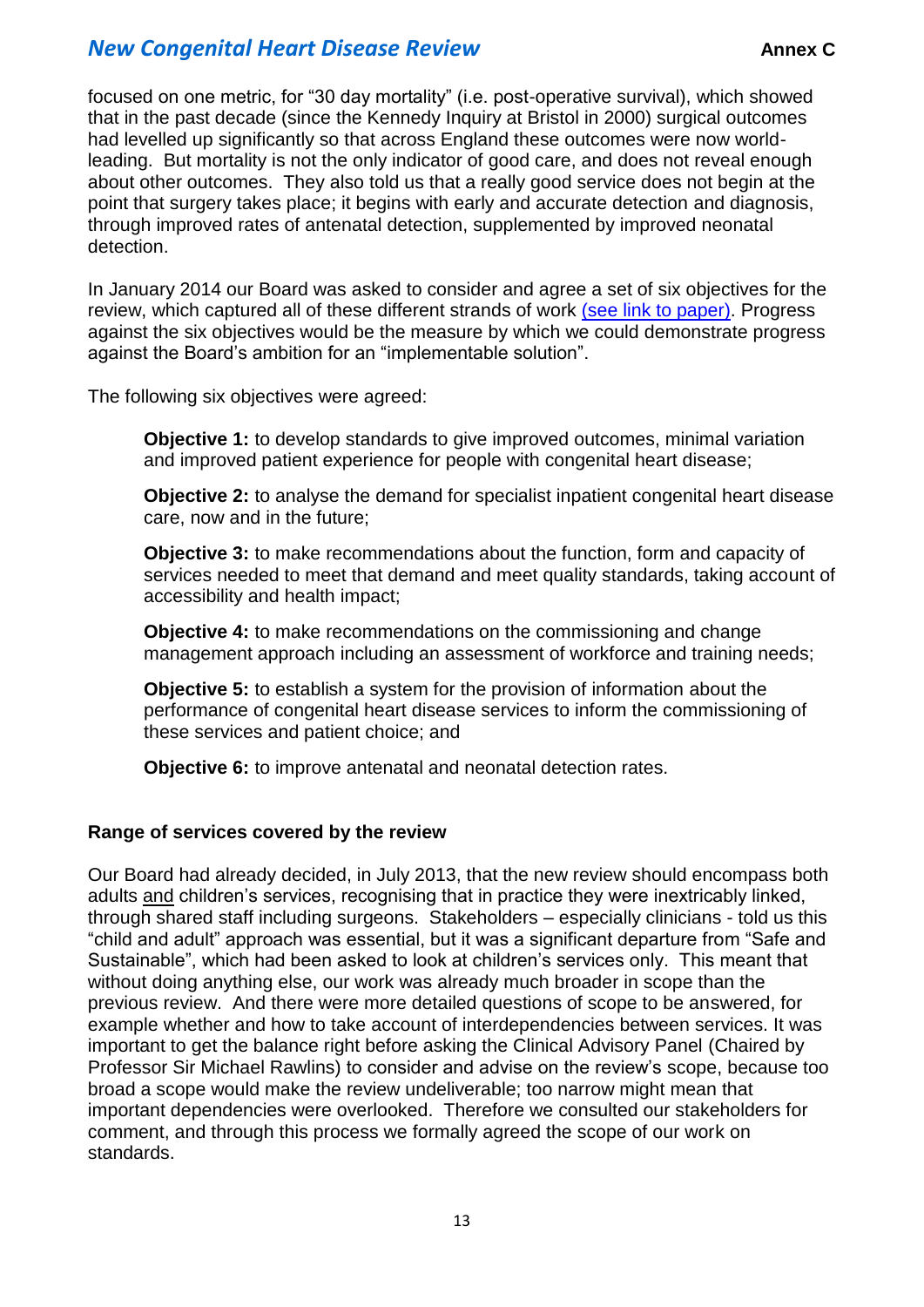Similarly, one of the most powerful messages we heard from our early meetings with patient groups was that the CHD service sometimes failed patients and families at their lowest ebb, when there was a poor outcome, or during palliative care, or following bereavement. This was about treating people with compassion and dignity, rather than a question of the technical skills of the clinicians involved. So, almost from our first meeting with patients, we decided that there should be a dedicated chapter in our new standards to deal with palliative care and bereavement. And throughout the standards there are references to the importance of open, honest communication. Finally, we have been clear that NHS England's focus is on commissioning services for the population normally resident in England. However, congenital heart surgery for patients resident in Wales invariably takes place in England, and so we have been factoring this in to our work, and considering where appropriate the relatively smaller cross-border flows with the other devolved administrations.

### **Openness, engagement and decision making**

We began our work in June 2013 by meeting the national patients' charities, to get an overall perspective on the challenge. This immediately triggered concerns amongst local charities and patient support groups that their views were not being sought and would not be respected by the national charities. It was clear that relationships between some of the charities and patient groups had been left strained following the "Safe and Sustainable" process.

Our early meetings with stakeholders were focused on giving everyone a chance to say what they felt about the recent history and their hopes for the future. This was essential to the constructive working relationship we have now, based on a programme of regular engagement events with three different groups each chaired by an independent representative of the group concerned. (Patient and Public Group chaired by Professor Peter Weissberg, Medical Director at the British Heart Foundation; Clinicians' Group chaired by Professor Deirdre Kelly, Consultant Paediatric Hepatologist at Birmingham Children's Hospital NHS Foundation Trust; and Provider Group chaired by Chris Hopson, Chief Executive of the Foundation Trust Network). We have sought to involve every constituency in these groups – every charity and patient support group, clinicians and managers from every hospital delivering specialist congenital heart care, and every linked speciality. We make sure that we offer all three groups a broadly similar programme so that there is consistent and comprehensive sharing of information, but we also adapt the agendas to reflect whatever those groups wish to discuss. Every meeting has its own character. All are robust in their debates and appropriately challenging to NHS England. They never allow us to forget that these are real issues that need to be resolved.

For local government and Healthwatch representatives we have held a national plenary meeting (in Birmingham) and subsequently an update via WebEx; we have also attended Overview and Scrutiny Committee hearings around the country to explain the work of the review. We have attended two all-party parliamentary briefing sessions, and supported Department of Health ministers to answer numerous Parliamentary Questions. We have also attended various professional conferences – for example the national association of critical care managers. Over the Easter School Holidays in April 2014 we ran nine regional events around the country, specifically designed to hear from children and young people. Over 100 young people and their families told us their stories. And we have just completed a series of visits to every specialist congenital heart unit in the country, led by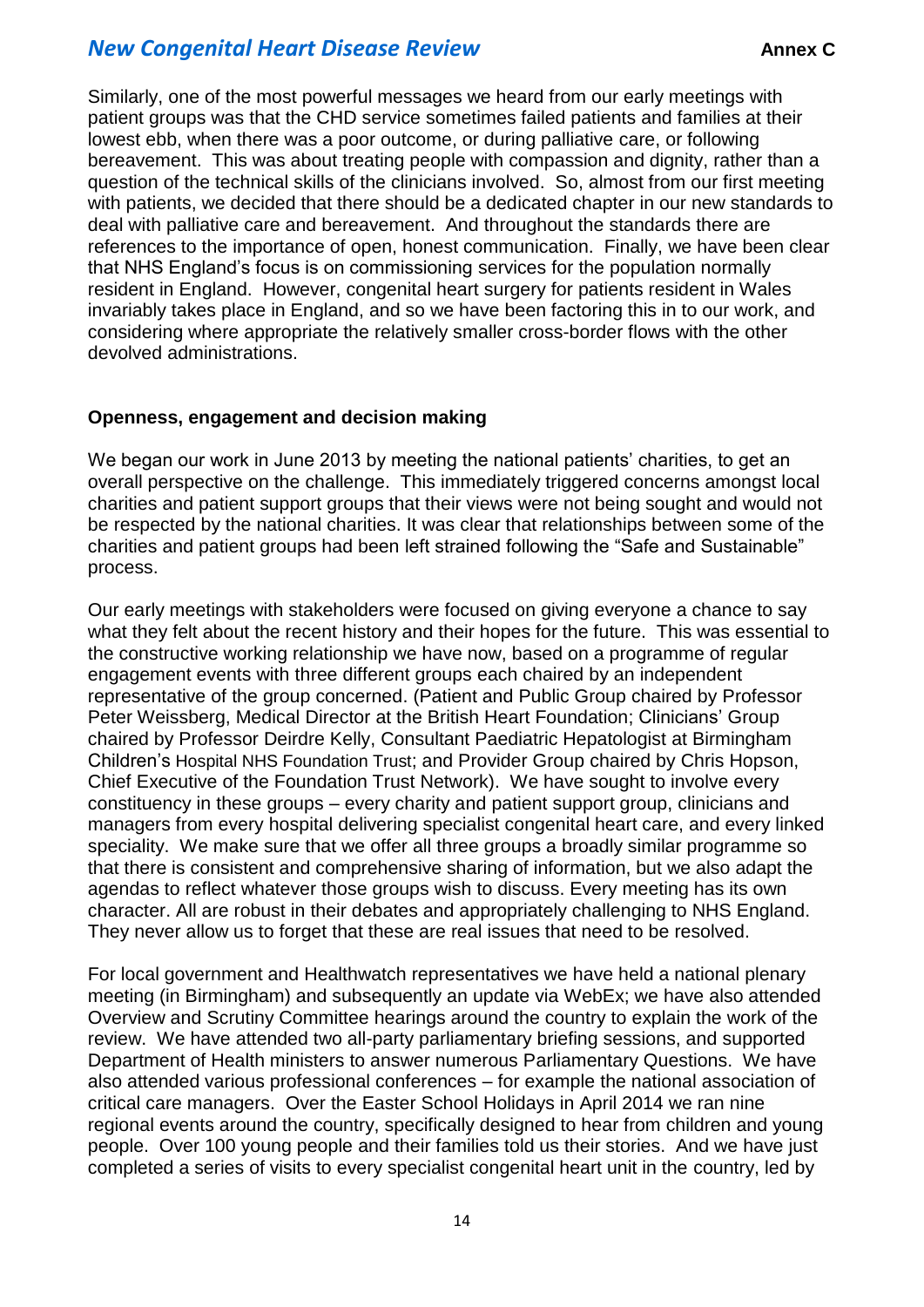the chair of our clinicians' engagement and advisory group. As part of these visits we were able to hear from and talk to front-line clinicians, patients and their families and hospital managers, giving us a much richer understanding of their achievements and challenges. There is more work to do – especially to hear from adults with CHD, from black, Asian and minority ethnic groups, from people with learning disabilities and from bereaved families, all of whom have been relatively under-represented in our work to date. But as a result of this extensive engagement we feel we are in a good position to consult on a set of standards, and that there will be no surprises for any of our constituencies.

The IRP report into "Safe and Sustainable" observed that there were perceptions of a lack of openness, and a suspicion that outcomes were pre-determined. The diagram at Figure 1 shows the governance arrangements we have established for this review, and in particular how our decisions are made, and how the different engagement and advisory groups feed in to the decision making process. We have shared this widely so that there is no confusion about the route by which the ultimate decisions are made – in particular, the pre-eminence of the NHS England Board and its "Task and Finish Group" (chaired by Professor Sir Malcolm Grant) dedicated to this project. But for reasons of simplicity and clarity the diagram does not attempt to show the full complexity of the governance arrangements which must be satisfied in order to consult on the new service standards, which require the involvement of a Programme of Care Board; the Specialised Commissioning Oversight Group; the Clinical Priorities Advisory Group; and the Directly Commissioned Services Committee of the main Board. Successfully navigating this governance without undue delay is one of the main challenges we face in consulting on standards in September 2014.

One of the defining features of our work over the last year has been the approach we have taken to openness and transparency. In addition to involving the widest possible range of stakeholders, we have tried to make sure that everything we do is open to scrutiny, with a conflicts of interest declaration being widely rolled out, and a publications policy where the default is always that we publish everything. This is logistically difficult and can create tensions – often we are doing our "thinking out loud", and in public, and we are robustly challenged on ideas which have merely been floated, not finalised. But on balance the approach has been quite liberating. We publish all significant material, whether it is correspondence, agendas, meeting papers or minutes. We produce a blog every fortnight (there have been 25 in the year from June 2013) in which we describe what is happening and what is forthcoming, and we always feedback what we have heard and what we have done about it.

#### **Progress update against the objectives**

#### **Objective 1 - standards**

From the beginning of the review's work, stakeholders told us that the best way to improve services was through clear service standards, uniformly applied. The creation of NHS England as a single national commissioner of specialised services presents an opportunity to drive high standards consistently in a way not open to our predecessors. Under the leadership of Professor Deirdre Kelly and with extensive cooperation from a range of clinical experts and patient representatives, a single coherent set of standards has been developed that describes the whole patient pathway from fetal diagnosis through children's services and adult services including transition and pregnancy. This builds on two discrete sets of pre-existing standards,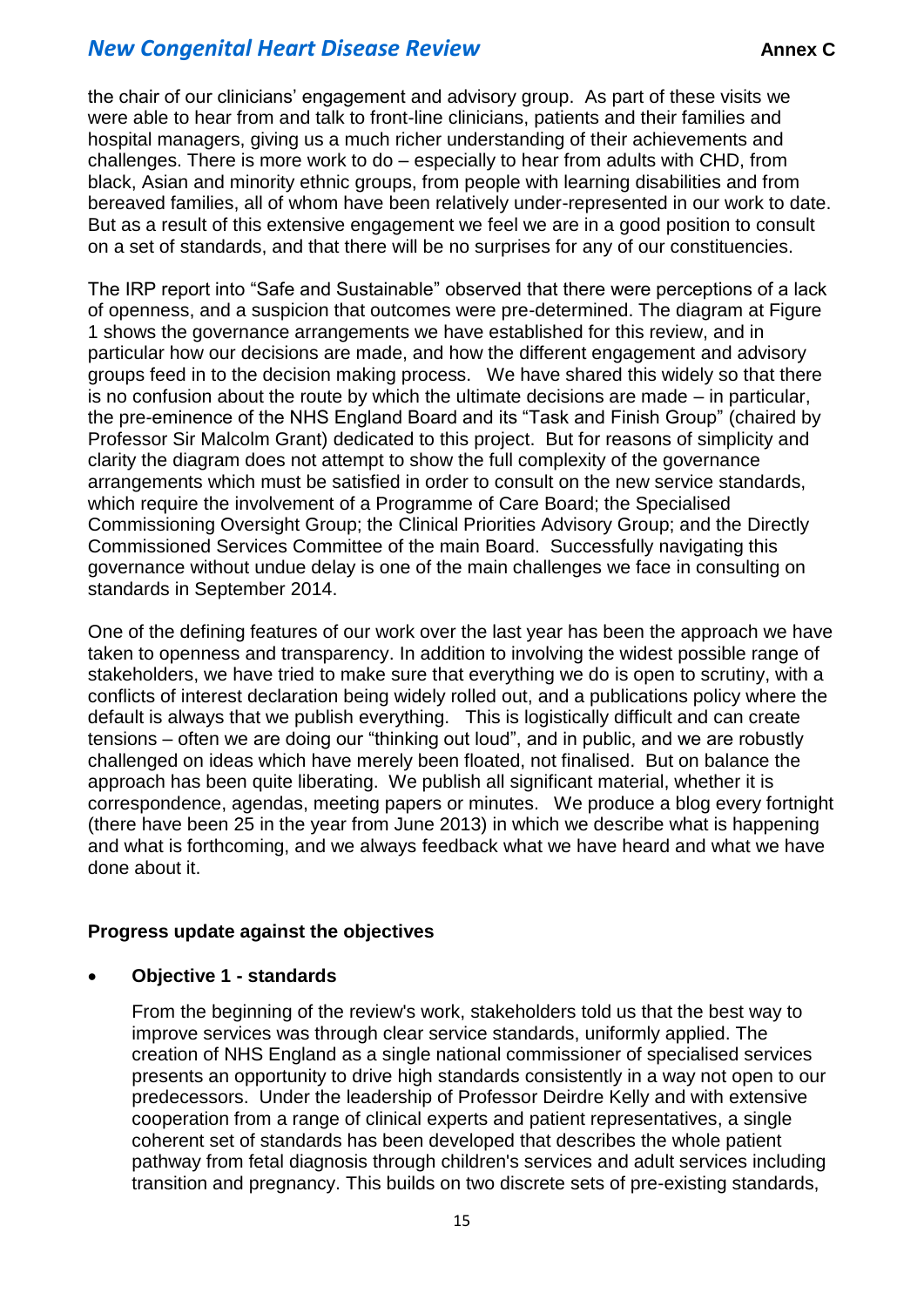and a third which was underway; all have been fully reviewed, refreshed and further developed. There is an increased emphasis on good communication with patients and their families and a new section covering end of life care and bereavement. Responding to the challenge set by Professor Sir Bruce Keogh, the standards aim to describe an excellent service, not just best fit with current practice. This has been a lengthy, complex and testing exercise, to harmonise a large number of standards which had previously been organised and expressed in different ways, and grappling with some of the most "knotty" issues. The draft standards will be subject to full public consultation later this year: our target date has slipped from July 2014 to September 2014 and we have been criticised for the delay, which is due to the production of the consultation materials, and the challenge of clearing the internal assurance process referred to above. One issue to be tested in consultation will be the potential trade-offs required if, in meeting the standards at all specialist units, the standards were to be considered unaffordable. Possible approaches could include a longer timetable, commissioning from fewer units (to achieve economies of scale), lowered expectations for those standards associated with higher costs, or focusing on a smaller set of "must do" standards.

The standards, once agreed, will form the basis of NHS England's service specification which we use for contracting. The standards will be challenging and it is not expected that any provider meets all the standards currently. Some of the standards will be developmental, so a timetable for reaching them will be set out. The Clinical Reference Group (CRG) responsible for congenital heart services has worked with the new CHD review team to develop the draft service specification and timetable for developmental standards. Once agreed, the specification will become the basis for NHS England's commissioning of CHD services and all providers will be expected to meet the standards.

In addition to the work described on developing standards for CHD services, the review will work with colleagues from NHS England and the relevant CRGs to develop standards for extra corporeal life support services (including extracorporeal membrane oxygenation) and referral pathways and criteria for CHD patients who could benefit from cardiac transplant.

#### **Objective 2 - analysis**

In order to commission CHD services effectively, NHS England needs to understand the demand for services now and in future. Clinicians and hospitals providing CHD services have told us that they expect the growth in paediatric activity seen over the last ten years to continue in future. The number of adult patients with CHD is now believed to exceed the number of children with CHD for the first time, and the number of adult patients is expected to continue to rise.

For adult services we have two sources of data available on current inpatient activity, but both are flawed for different reasons. Not all adult activity is reported to the national database run by the National Institute for Cardiovascular Outcomes Research (NICOR), and the generic nature of Hospital Episode Statistics (HES) means it is not easy to distinguish CHD activity from other cardiac services. No comprehensive assessment of expected changes in future years has previously been available for both children and adults. The review's analytical team has worked with clinicians, NICOR and NHS England's lead commissioners from national and area teams to define a set of procedure codes that most accurately describe CHD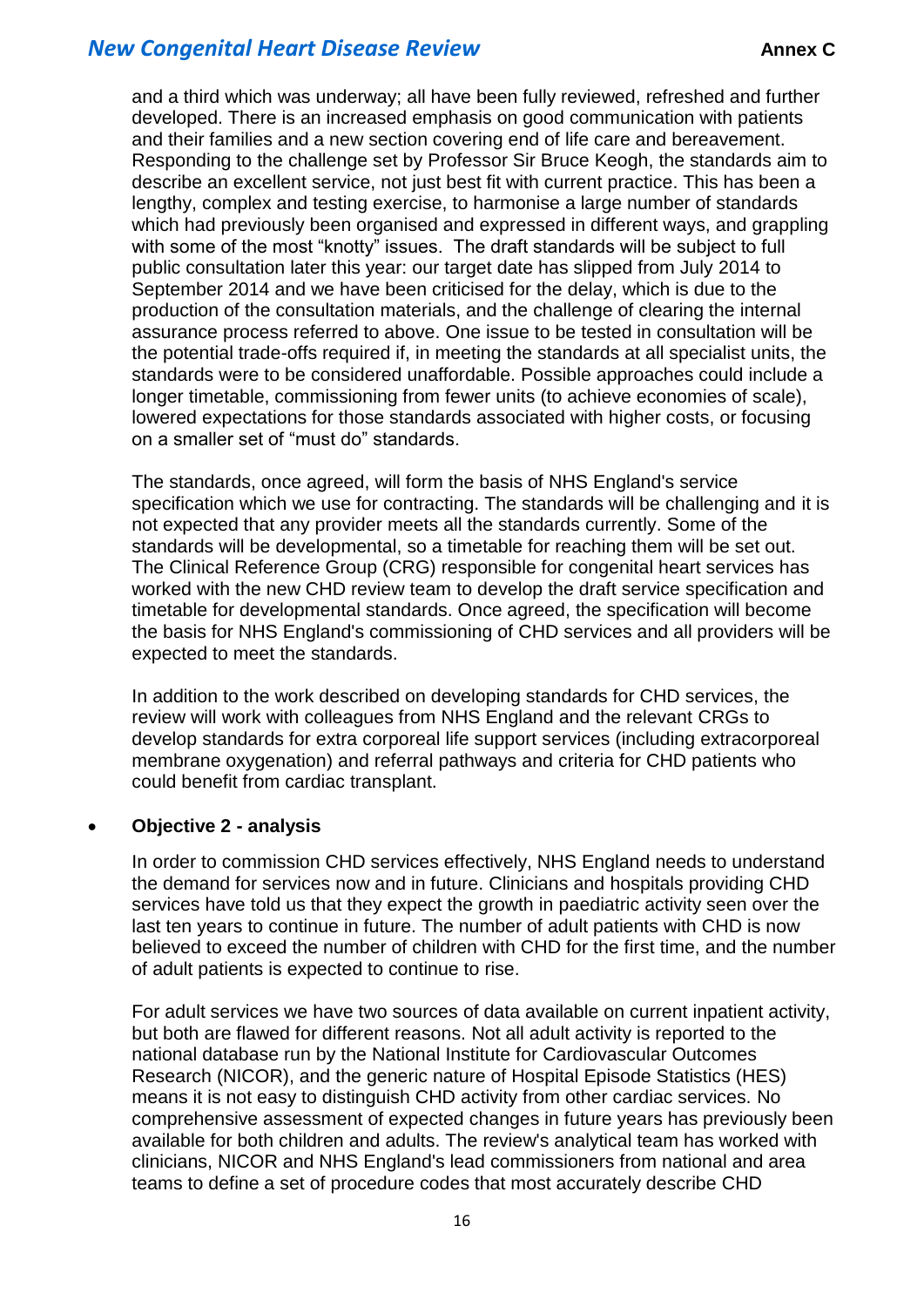inpatient activity. Data from the NICOR database and the HES data set are being analysed and compared to give the best understanding possible of current activity as well as trends over the last ten years. By the end of July 2014 we aim to have the first evidence-based projections of activity for children's and adults' services, modelling two different scenarios for growth (population only, and population plus other factors). The emerging analysis already confirms our understanding that beyond those centres providing specialist CHD services, a larger number are involved in providing care for adult patients, mostly undertaking lower numbers of procedures, which raises questions about the incidence of "occasional practice". Our public and patient stakeholders representing adult patients have told us this is a significant concern for them.

#### **Objectives 3 and 4 – function, form & capacity and commissioning & change**

The review will move beyond standard-setting and activity analysis to make recommendations for the shape of the CHD service of the future. It will also consider possible approaches to commissioning those services to ensure that everyone has access to excellent services that meet the service standards, and that occasional practice is eliminated. The preparatory work is already underway, but we cannot prejudge the outcome of the standards and analytical work. The review is working with colleagues from across NHS England to develop an approach that helps to inform similar work on other specialised services.

Engagement with our provider leaders' group has highlighted the importance of any change programme taking account of research, training and workforce implications, and the need to have some explicit recognition of the cost of any substantial change. We intend to describe the necessary components of a commissioning approach to facilitate the emergence of regional, collaborative, provider-led solutions, including the potential for the development of formal joint approaches that also meet the necessary requirements of competition and choice.

The standards will establish some important parameters for future services including the minimum levels of surgical and interventional activity required (because of the requirements for teams of surgeons and interventionists and minimum activity requirements for each of these groups to assure continued competence). This will be taken into account along with considerations of access, changing demand, affordability and other parameters in making these recommendations.

#### **Objective 5 – better information**

The IRP in its review of the work of "Safe and Sustainable" noted that high quality, accessible and understandable information to inform decision making was lacking. The review will therefore ensure that better information is available for commissioners and to inform patient choice.

As a first step, we have worked with lead commissioners from regional teams to institute the use of a children's congenital heart "transition dashboard". This was originally specified to manage risks in the period when it was expected that "Safe and Sustainable" would be implemented. Despite implementation not taking place, the transition dashboard still provides a mechanism to test the current health of the system, by collecting specific information on defined aspects of the children's congenital heart services in England. And in line with other specialised services, the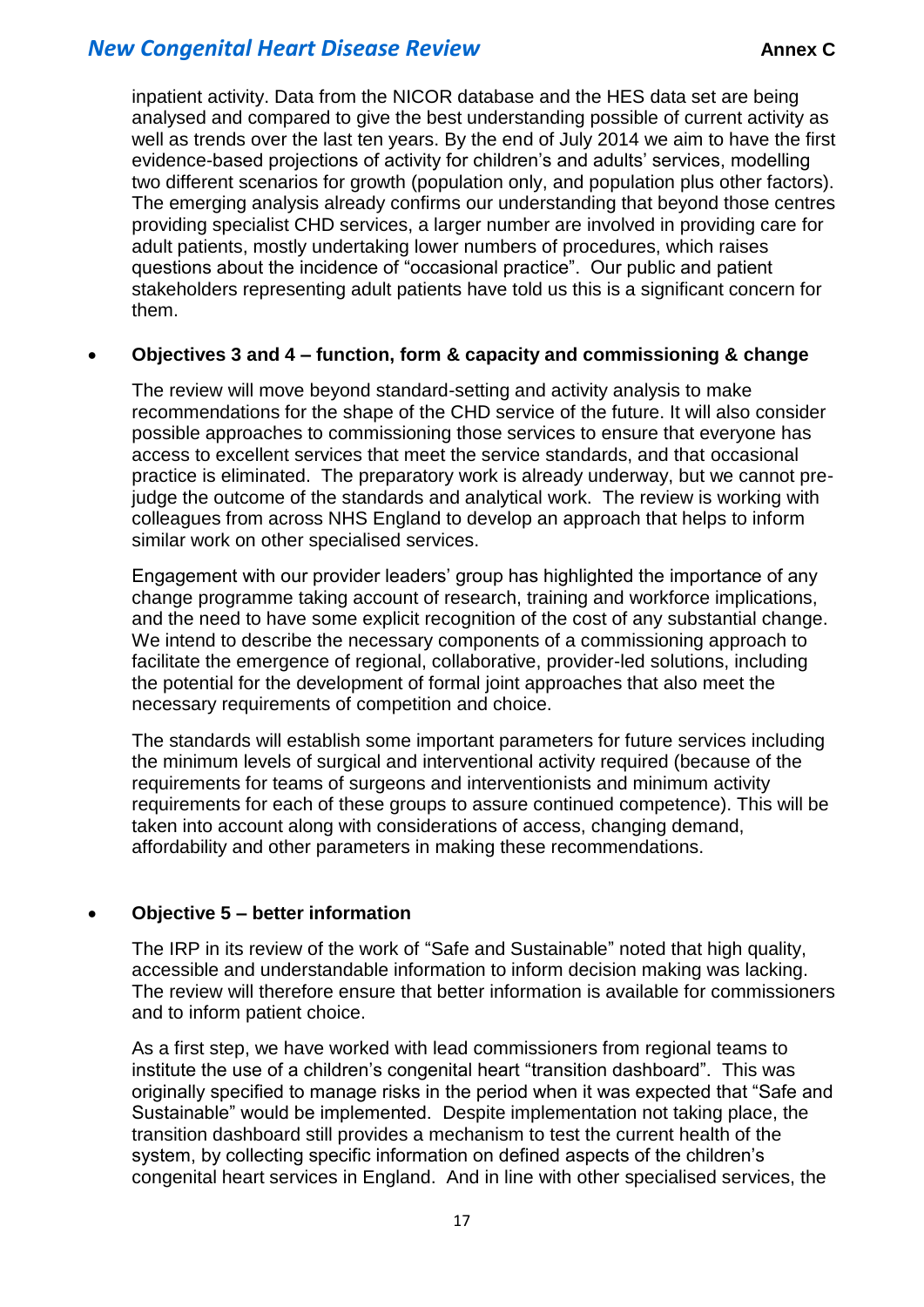CRG for Congenital Heart Service has developed a quality dashboard covering a range of measures, which will be the enduring approach to real time quality monitoring. Although the quality dashboard has been introduced for 2014/15, it has been agreed that the transition dashboard will remain in situ until further notice.

The review is also working with NICOR to consider how the information it produces can be improved. We will work with them to consider how a wider range of outcomes (beyond mortality) could be reported. We will also work with them to develop ways of presenting the information which would be easier for patients to interpret and allow them to make informed choices.

#### **Objective 6 – early detection**

Abnormalities of the heart are the most common congenital defect and yet rates of diagnosis before and immediately after the baby is born are not as high as they could be. Clinicians tell us that earlier diagnosis can lead to better outcomes throughout a patient's lifetime, more informed choice, better managed births and better experience for families.

The review has brought together a wide range of stakeholders with an interest in early diagnosis to better understand the reasons for current low antenatal detection rates and to develop plans for addressing these. Early work suggests that better training and support for ultra-sonographers undertaking antenatal scans will be important. We will work with Health Education England (HEE), providers and third sector partners to consider how this, and other potential issues, could be addressed.

Stakeholders have also told us that the lack of a consistent, national database for recording all congenital defects is a further significant problem. Without this it is not possible to be sure about the rate of antenatal diagnosis. We are in discussion with Public Health England (PHE) who will be developing and implementing a new national database which is expected to be functional by April 2015.

The National Screening Council (NSC), now part of PHE, recently consulted on the efficiency of pulse oximetry, a simple test to measure oxygen saturation levels in new born infants which can help to identify potential congenital heart problems. The evidence was not conclusive and so the NSC has announced that it will be running a pilot programme to better assess the effectiveness of pulse oximetry and the related implications if it were to be specified as part of the new-born infant physical examination (NIPE). This will help to address longstanding concerns in this area, and the review will stay close to this work as we are very supportive of the evidencebased approach.

#### **Conclusion and next steps**

The review has taken seriously the Boards' ambition for an implementable solution to be delivered within one year. Early work with stakeholders made clear that the scope of the review needed to be wider than originally envisaged and that a new approach would need to be developed, retaining what was useful from earlier processes (e.g. the work on standards for children's surgical centres) but with no pre-conceptions about a particular "answer". The review also needed to rebuild trust, and this has been successful because in large part it was not rushed. In the year since we were asked to take on this challenge,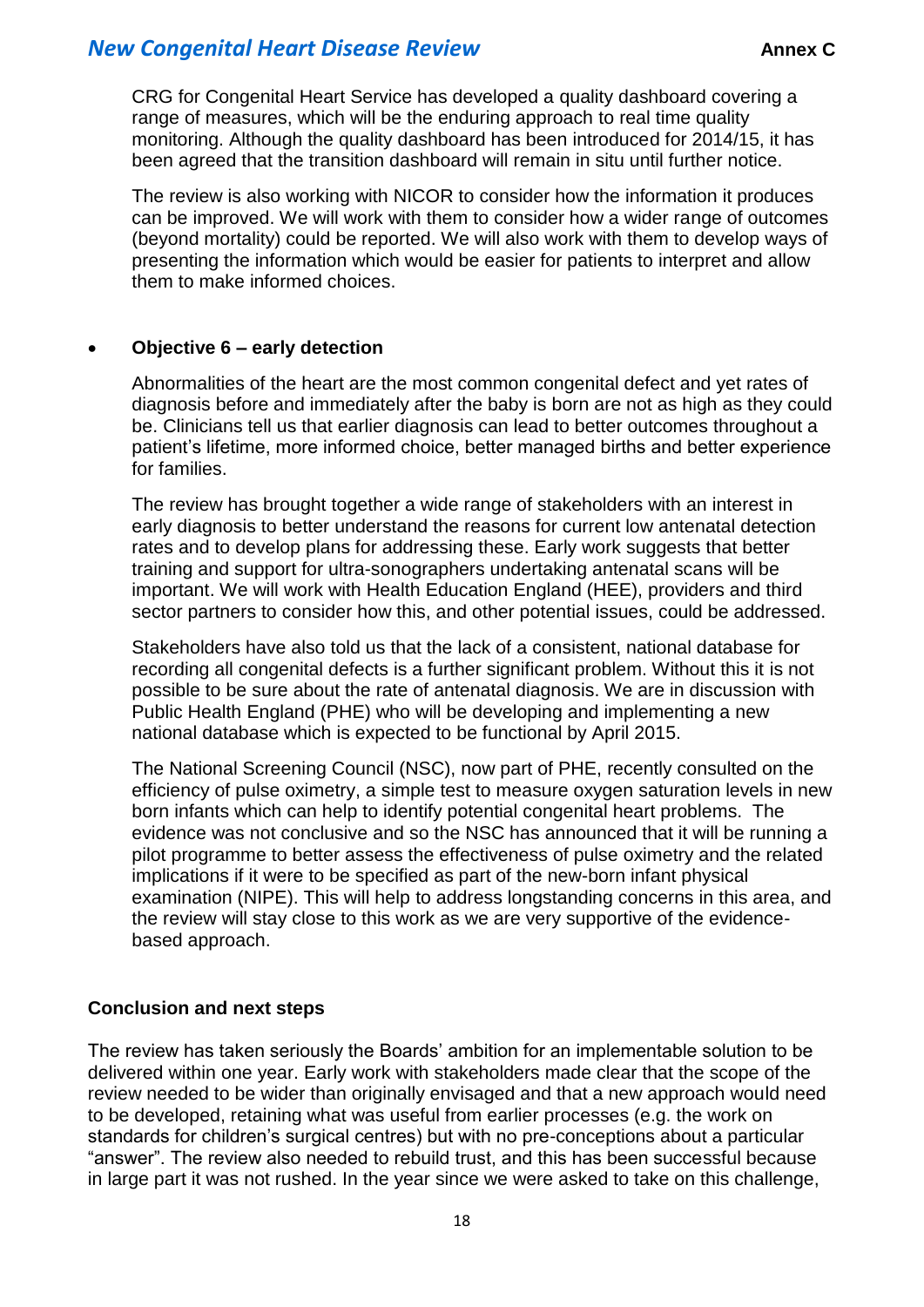NHS England has invested significant time and effort in working with public and patients (and their representatives), clinicians from provider organisations and national bodies, and provider leaders. We have been very open in our processes and maintained a constant account of what we are doing, publishing all relevant documentation at every step of the way. Taken together, these factors have made it hard to meet the ambitious timeline originally envisaged.

Good progress has however been made on all of the review's objectives, especially in the development of standards for the whole lifetime pathway. Plans are well advanced to consult on these standards, but there remain significant risks, and our current expectation is that consultation could commence in September 2014, subject to approval by NHS England's internal assurances processes. This could then mean that the review would be able to make recommendations to the NHS England Board on all six objectives at the end of the financial year.